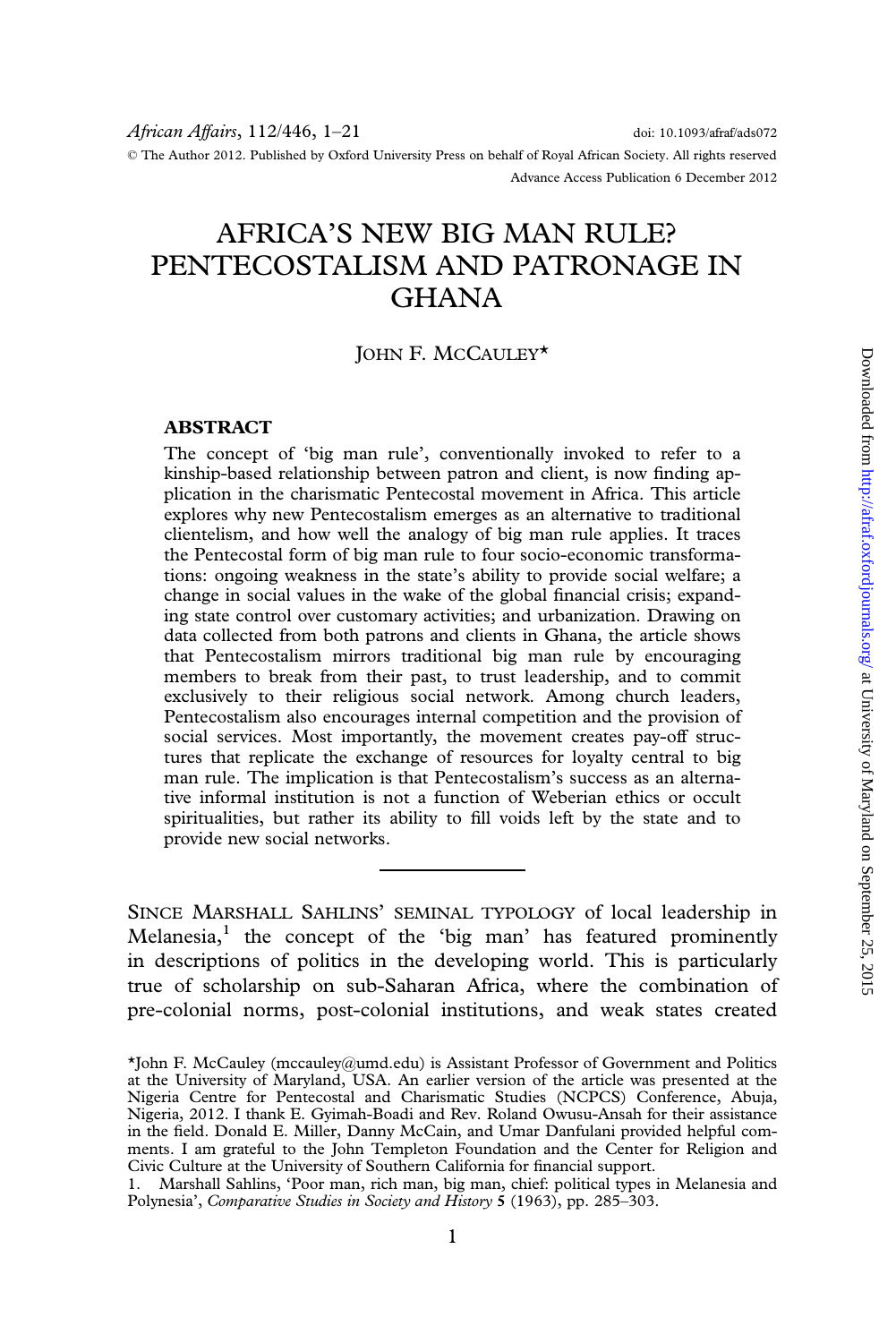#### 2 AFRICAN AFFAIRS

opportunities for personal rulers to gain and maintain power by virtue of informal relationships with local masses.<sup>2</sup> The typical underpinning of big man rule in Africa has been the kinship ties that bind leaders to their followers and serve as a heuristic cue for both sides in the intricate exchange of resources for loyalty.

Recently, the concept of big man rule in Africa has found application outside of the standard channels of ethnicity and kinship in the most powerful social movement to touch the continent over the last generation, charismatic Pentecostalism.<sup>3</sup> Alternatively referred to as charismatic Pentecostalism, new or neo-Pentecostalism, or sometimes born-again Pentecostalism, the movement is characterized by a focus on the Holy Spirit and on material well-being. Its spread began in the late 1970s, as new churches and leaders distinguished themselves from the classic, mission-based Pentecostal churches. Paul Gifford has noted in this movement a shift away from popular participation and toward a model of 'unchallengeable big men'.<sup>4</sup> David Maxwell applies the concept of the big man to the leadership structure of the Zimbabwe Assemblies of God Africa (ZAOGA) revivalist movement.<sup>5</sup> Ruth Marshall describes the new forms of prestige that have made leaders of the born-again Pentecostal churches in Nigeria analogous to political big men, $6$  and Ogbu Kalu writes of the 'big man of the big God'.<sup>7</sup> While the term resonates with observers of superstar pastors, megachurches, and excessively rich Pentecostal benefactors, largely missing from the discussion has been a careful analysis of the political implications.

This article seeks to clarify the relationship between big man rule, as typically understood in political studies of Africa, and the charismatic Pentecostal movement. Are Pentecostal leaders and wealthy church benefactors the new big men in Africa? If so, what explains the shift in social norms away from a kinship-based distribution of resources and loyalty and toward a Pentecostal, church-based format? To whom might an

<sup>2.</sup> Goran Hyden, African Politics in Comparative Perspective (Cambridge University Press, Cambridge, 2006); Robert H. Jackson and Carl Rosberg, 'Personal rule: theory and practice in Africa', Comparative Politics 16, 4 (1984), pp. 421–42; René Lemarchand, 'Political clientelism and ethnicity in tropical Africa: competing solidarities in nation-building', American Political Science Review 66, 1 (1972), pp. 68–90.

<sup>3.</sup> Gifford calls new Pentecostalism the most significant ideological reformation on the continent. See Paul Gifford, Ghana's New Christianity: Pentecostalism in a globalising African economy (Indiana University Press, Bloomington, IN, 2004).

<sup>4.</sup> Ibid., p. 188.

<sup>5.</sup> David Maxwell, 'Delivered from the spirit of poverty? Pentecostalism, prosperity, and modernity in Zimbabwe', *Journal of Religion in Africa* 28, 3 (1998), pp. 350–73.

<sup>6.</sup> Ruth Marshall, Political Spiritualities: The Pentecostal revolution in Nigeria (Chicago University Press, Chicago, IL, 2009), pp. 105–7.

<sup>7.</sup> Ogbu Kalu, African Pentecostalism: An introduction (Oxford University Press, Oxford, 2008).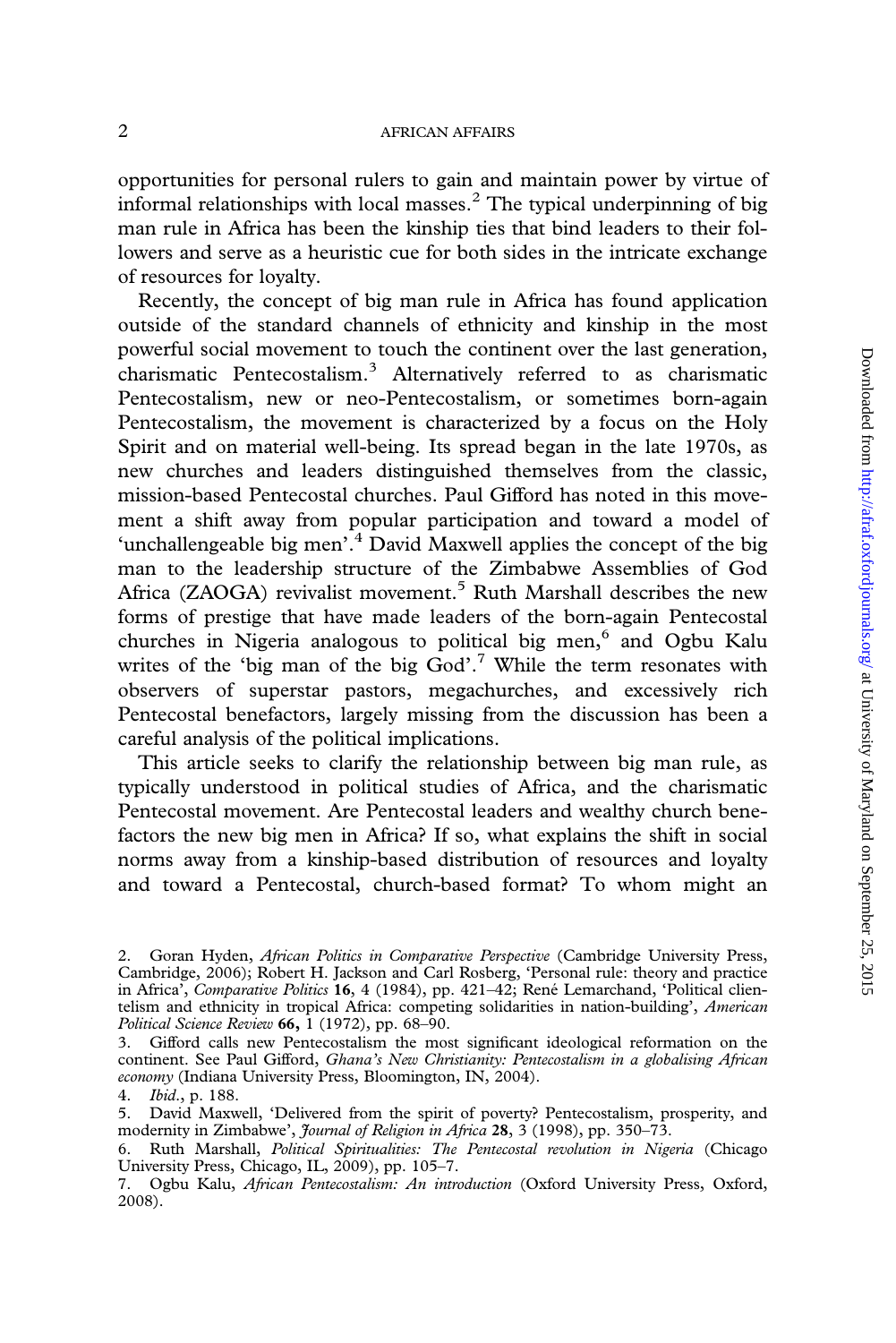alternative formulation of big man rule apply? Building on a framework of informal institutions, patron–client relations, and the burgeoning literature on Pentecostalism in Africa, I construct an argument that explains the link between big man rule and the charismatic Pentecostal movement in Africa. My analysis is based on evidence collected during two years of field research, including interviews with over 40 Pentecostal leaders and 500 congregants of various denominations.

The article begins with a review of the notion of big man rule, as it applies to the political distribution of resources and loyalty in Africa. Focusing on the role of informal institutions and the importance of ethnic ties in patron–client relations, I characterize regional politics as deeply reliant on reciprocal relations between big men patrons and their loyal followers. I then explore the contemporary breakdown in the traditional system that has created space for the charismatic Pentecostal movement to emerge, for some, as an alternative to kinship ties. I argue that the financial crisis of the late 1970s sparked a change in social values and an opportunity for new norms to develop. Furthermore, an expanding government administration has undercut the strength of customary norms, but the state has remained weak in its ability to address social welfare needs. Finally, the increasing urbanization of African states pulls individuals away from their traditional support networks. The outcome is an upsurge in the need for new networks of support, and an opportunity for revivalist religious movements to fill that void and gain popular salience. Next, I consider the features of charismatic Pentecostalism that make this particular movement an appealing contemporary alternative for both patrons and clients, with respect not only to their customary kinship ties but also to traditional, mainline churches. More specifically, I show that by promoting internal competition, materialism as a blessing, and a complete break from one's past, the movement creates pay-off structures that allow Pentecostal big men to distribute goods and resources in exchange for loyal support from their congregations of followers.

The application of big man rule to new Pentecostalism is not without its limitations, however. The opportunity to supplant traditional patron–client ties with Pentecostal ones applies only to the movement's adherents, of course, and the contexts in which the argument can be generalized may be limited to those in which Pentecostalism is prominent yet politically informal. Most importantly, the analogy of big man rule to new Pentecostalism is threatened by the provenance of resources distributed from patrons to clients, since traditional big men rely on access to the state, which is not typically, or at least not yet, a feature of Pentecostal leadership. Despite these and other challenges, the presence of new opportunities for informal, mutually beneficial exchange between Pentecostal patrons and their congregant clients suggests that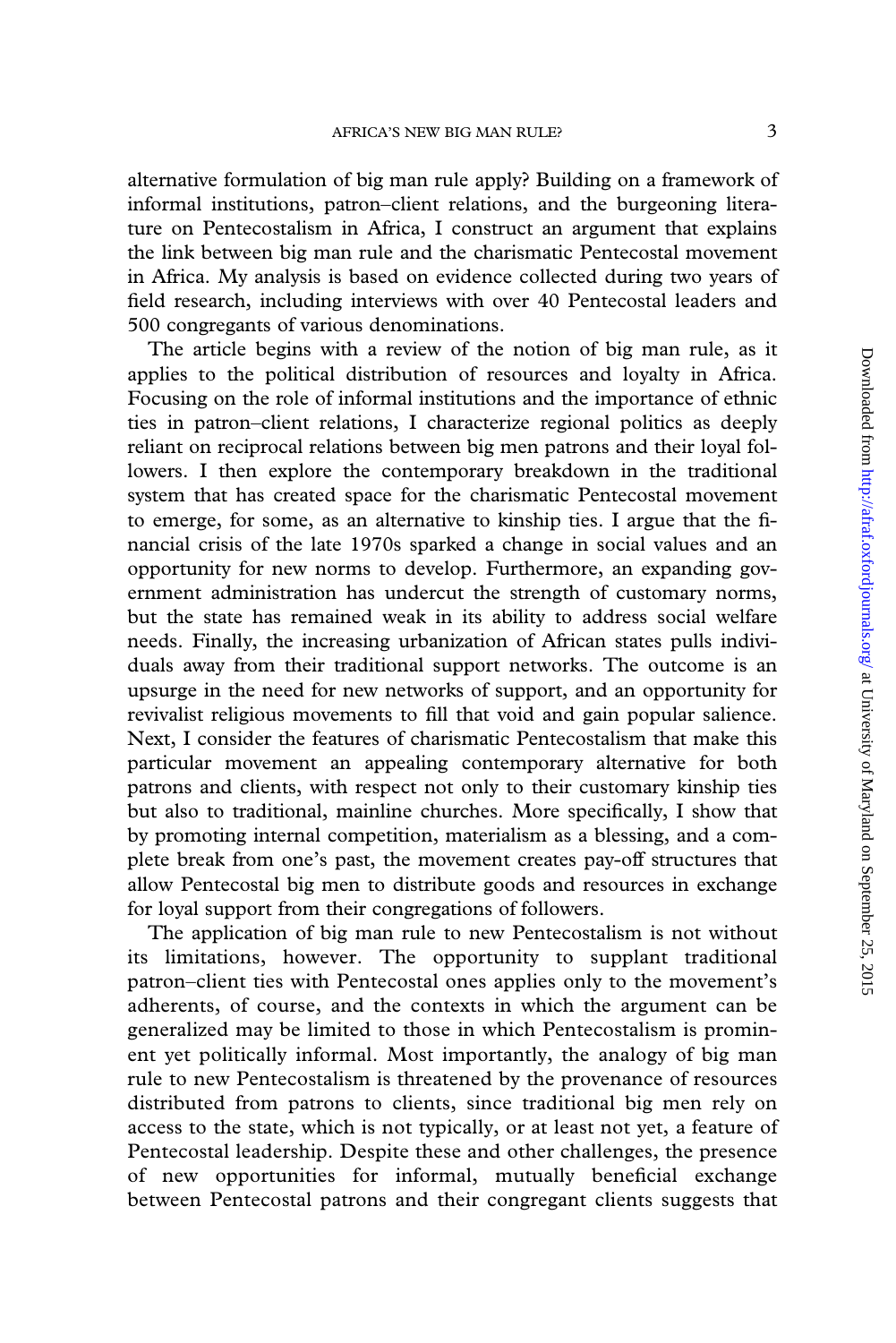the Pentecostal movement is indeed emerging as a new form of big man rule in Africa.

# Traditional big man rule in Africa

Big man rule conventionally describes the relationships between patron and client in a patrimonial system, with an emphasis on the personal – sometimes almost mystical – power of the patron and the distance between leader and subject. Notorious leaders like Mobutu Sese Seko, Félix Houphouët-Boigny, and Daniel arap Moi are frequently cited as examples, but the concept of the big man applies equally well to contemporary leaders and to local chiefs or powerful figures who operate below the national level.<sup>8</sup> The essence of the patron–client relationship is that patrons provide material resources, services, and opportunities – to which they as big men have access but others do not – to their followers in exchange for loyal support and allegiance.<sup>9</sup> That relationship ensures that clients have their welfare needs met directly, and that big men enjoy the authority and legitimacy necessary to maintain power.

Informal patronage exchanges constitute a centrepiece of contemporary scholarship on African politics. Some scholars suggest a link to precolonial norms that encouraged elites with uncertain time horizons to capitalize on their positions of influence.<sup>10</sup> Others highlight the importance of exogenously imposed colonial borders, that, when coupled with extractive institutions, resulted in states not representative of nations but rather of diverse and often competing sub-national units. The solution was a kind of 'nationalist bargain', whereby new leaders made great promises of support and welfare to their constituents, in exchange for loyalty to the state – personified by the leader himself.<sup>11</sup> Still others emphasize the role of clients who learned to view the state as a vessel for resources and opportunities to which they as citizens were directly entitled, in

<sup>8.</sup> For example, David Booth and Frederick Golooba-Mutebi characterize the current Rwandan regime as a patrimonial, big man state: 'Developmental patrimonialism? The case of Rwanda', African Affairs 111, 444 (2012), pp. 379–403.

<sup>9.</sup> Hyden, African Politics in Comparative Perspective.

<sup>10.</sup> On the 'ordinariness' of elite patrons dating to pre-colonial times, see Jean-Francois Bayart, The State in Africa: The politics of the belly (Longman, London, 1993); Bruce J. Berman describes a system of elite patronage that existed prior to colonialism and then generated alliances between traditional and colonial leaders: 'Ethnicity, patronage, and the African state: the politics of uncivil nationalism', African Affairs 97, 388 (1998), pp. 305-41.

<sup>11.</sup> Pierre Englebert describes the exogenous imposition of political borders: State Legitimacy and Development in Africa (Lynne Rienner, Boulder, CO, 2000). For an explanation of extractive colonial institutions, see Daron Acemoglu, Simon Johnson, and James A. Robinson, 'The colonial origins of comparative development: an empirical investigation', The American Economic Review 91, 5 (2001), pp. 1369–1401. On the post-colonial formation of personal rulers, see Robert H. Jackson and Carl Rosberg, 'Personal rule'.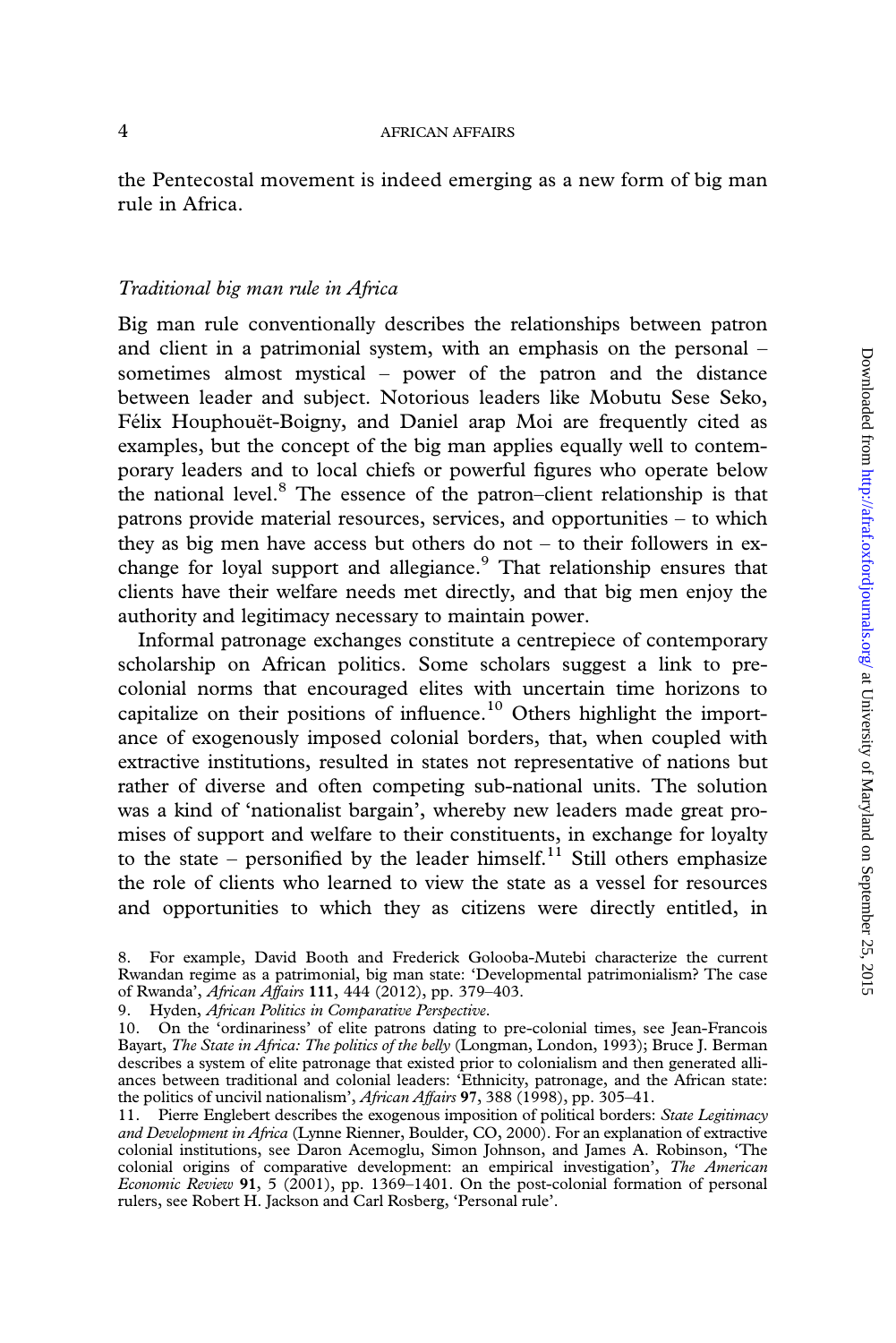'prebendal' fashion.<sup>12</sup> Common to explanations of the ongoing relevance of patronage in Africa is a weak post-colonial state unable to fulfil the social welfare needs of its citizens through formal channels.

Several features of big man rule are worth noting. First, the relationship assumes repeated interactions between patron and client, thus mitigating the odds of shirking and helping to establish trust between parties in the exchange.<sup>13</sup> Second, the personal nature of the exchange is viewed as a better guarantee for both parties; patrons would otherwise face greater susceptibility to overthrow or loss of power, and clients would have no clear channel to the provision of resources that they desire. Third, competition in systems driven by big man rule tends to occur horizontally, between rival elites, rather than between classes; the more powerful a group's big man, in fact, the better off that group is perceived to be. Fourth, rather than distributing resources only to a tight-knit unit or a minimum winning coalition, big men seek to enlarge their networks of support in order to build the popular legitimacy that perpetuates informal power.

Most importantly, patron–client relationships between a big man and his followers in Africa typically rest on kinship and ethnic ties.<sup>14</sup> In the context of weak states and a heavy reliance on social norms and informal institutions, one's lineage is viewed as the key heuristic cue in deciphering trustworthiness: to betray an allegiance along ethnic or kinship lines would evoke the sanctioning power of the local community, and that implicit threat constrains both patrons and clients in their pursuit of authority and welfare, respectively. Furthermore, in so far as the social norms governing the acquisition of both authority and welfare frequently demand respect for deceased ancestors, it behoves both patrons and clients to engage in reciprocal relations with counterparts of the same ancestral lines, however broadly defined.<sup>15</sup>

Finally, for the African big man, patronage resources typically come from the state: ministers and delegates in education provide schools; those in infrastructure provide roads; local traditional leaders appeal to

<sup>12.</sup> Peter Ekeh, 'Colonialism and the two publics in Africa: a theoretical statement', Comparative Studies in Society and History 17, 1 (1975), pp. 91–112; Richard A. Joseph, Democracy and Prebendal Politics in Nigeria: The rise and fall of the Second Republic (Cambridge University Press, Cambridge, 1987).

<sup>13.</sup> Michael Gilsenan, 'Against patron–client relations' in Ernest Gellner and John Waterbury (eds), Patrons and Clients in Mediterranean Societies (Duckworth Press, London, 1977), pp. 167–83, describes these features succinctly. See also Jean-Pascal Daloz, '"Big men" in sub-Saharan Africa: how elites accumulate positions and resources', Comparative Sociology 2, 1 (2003), pp. 271-84.

<sup>14.</sup> Hyden, African Politics in Comparative Perspective; Lemarchand, 'Political clientelism and ethnicity in tropical Africa'.

<sup>15.</sup> See Richard Dowden, Africa: Altered states, ordinary miracles (Public Affairs, New York, 2009), p. 318.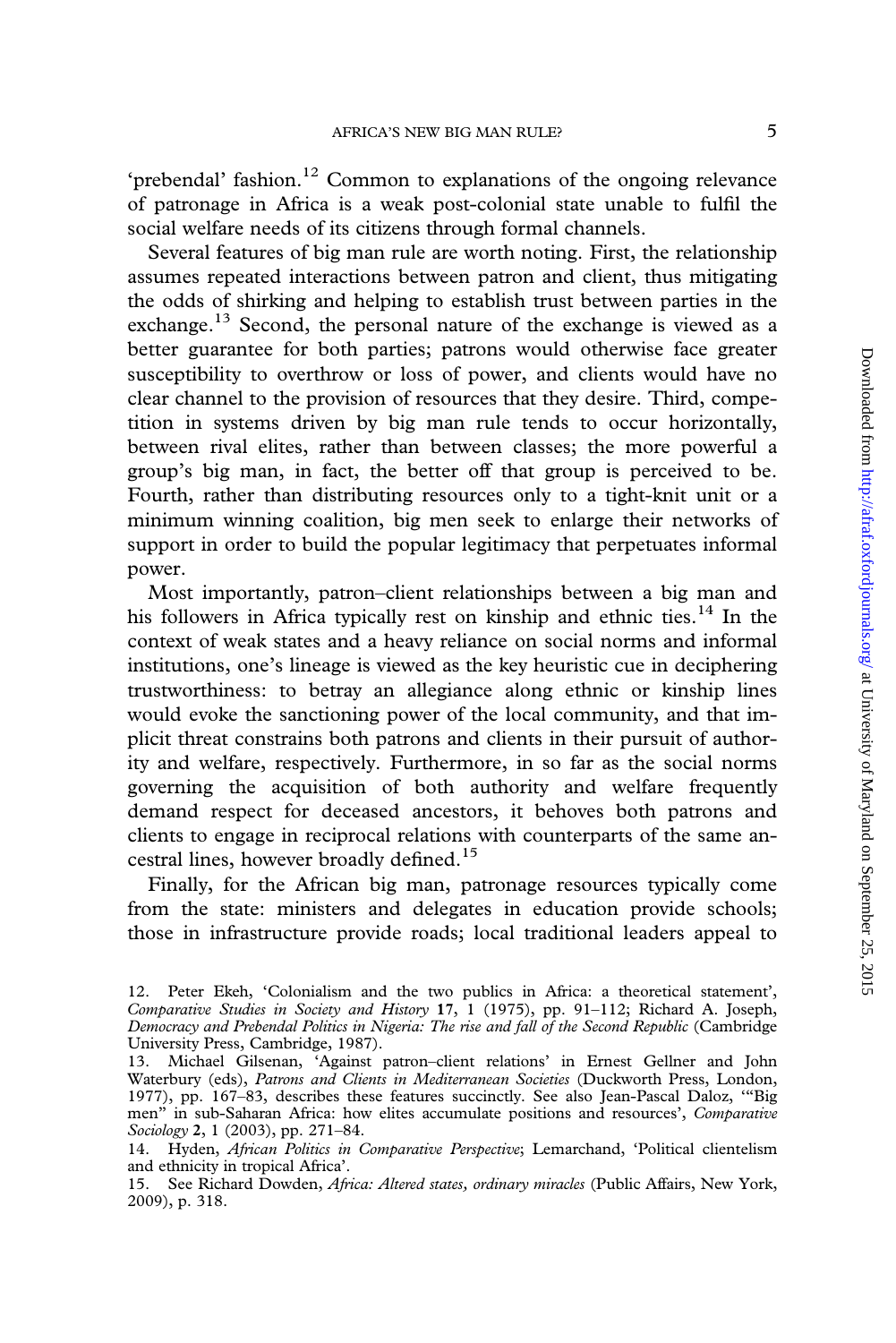#### 6 AFRICAN AFFAIRS

well-placed co-ethnics in government to provide jobs; and fungible resources travel through informal ethnic channels from the government to citizens and local groups with social welfare needs.<sup>16</sup> This means that aspiring patrons must permeate the structures of the government, either by way of official capacity or through illicit networks, to then channel resources to their (ethnic) support bases.<sup>17</sup> As I note below, reciprocal, patron–client relationships in the new Pentecostal movement are quite similar in their construct, but an important distinction exists in terms of the provenance of resources that patrons marshal and distribute in exchange for loyalty.

Big man rule has generated both positive and negative consequences. On the one hand, the informal system of patronage has allowed diverse populations to coexist within broader national boundaries, since each group can exchange with its own patron.<sup>18</sup> Furthermore, the system creates a form of informal social insurance, acting as a bulwark against threats of insecurity or severe lack of basic welfare needs. Big man rule also mitigates class consciousness; ethnic groups are instead prone to celebrate inequalities with their big man as an indication of his potential to provide resources. For this reason, ostentatious presentations of wealth are frequently a norm among big men, and fanciful titles (such as President for Life or King at the national level, and Chief, Alhaji, or Chairman in other contexts) are embraced by both parties in the patron– client exchange.<sup>19</sup> On the other hand, because patron–client relations entail a direct exchange outside the formal channels of authority, the risk is high for corrupt use of resources as well as personal enrichment. Each of these consequences has analogies in the charismatic Pentecostal context.

## The emergence of a new form of big man rule

Big man rule has persisted as a key informal institution in Africa at least since independence, but indications of change are emerging. Whereas some scholars note an increasing respect for the rule of law and for formal institutions that undermine the personal whims of political leaders, $^{20}$  this section explores four recent trends that create space for an

<sup>16.</sup> For a description of patrimonial draws on state resources, see Daloz, '"Big men" in sub-Saharan Africa'.

<sup>17.</sup> Rod Alence, 'Political institutions and developmental governance in sub-Saharan Africa', Journal of Modern African Studies 42, 2 (2004), pp. 163-87.

<sup>18.</sup> See Lemarchand, 'Political clientelism and ethnicity in tropical Africa'.

<sup>19.</sup> Daloz, '"Big men" in sub-Saharan Africa'.

<sup>20.</sup> Daniel N. Posner and Daniel J. Young, 'The institutionalization of political power in Africa', *Journal of Democracy* 18, 3 (2007), pp. 126-40. See also Staffan Lindberg, Democracy and Elections in Africa (Johns Hopkins Press, Baltimore, MD, 2007).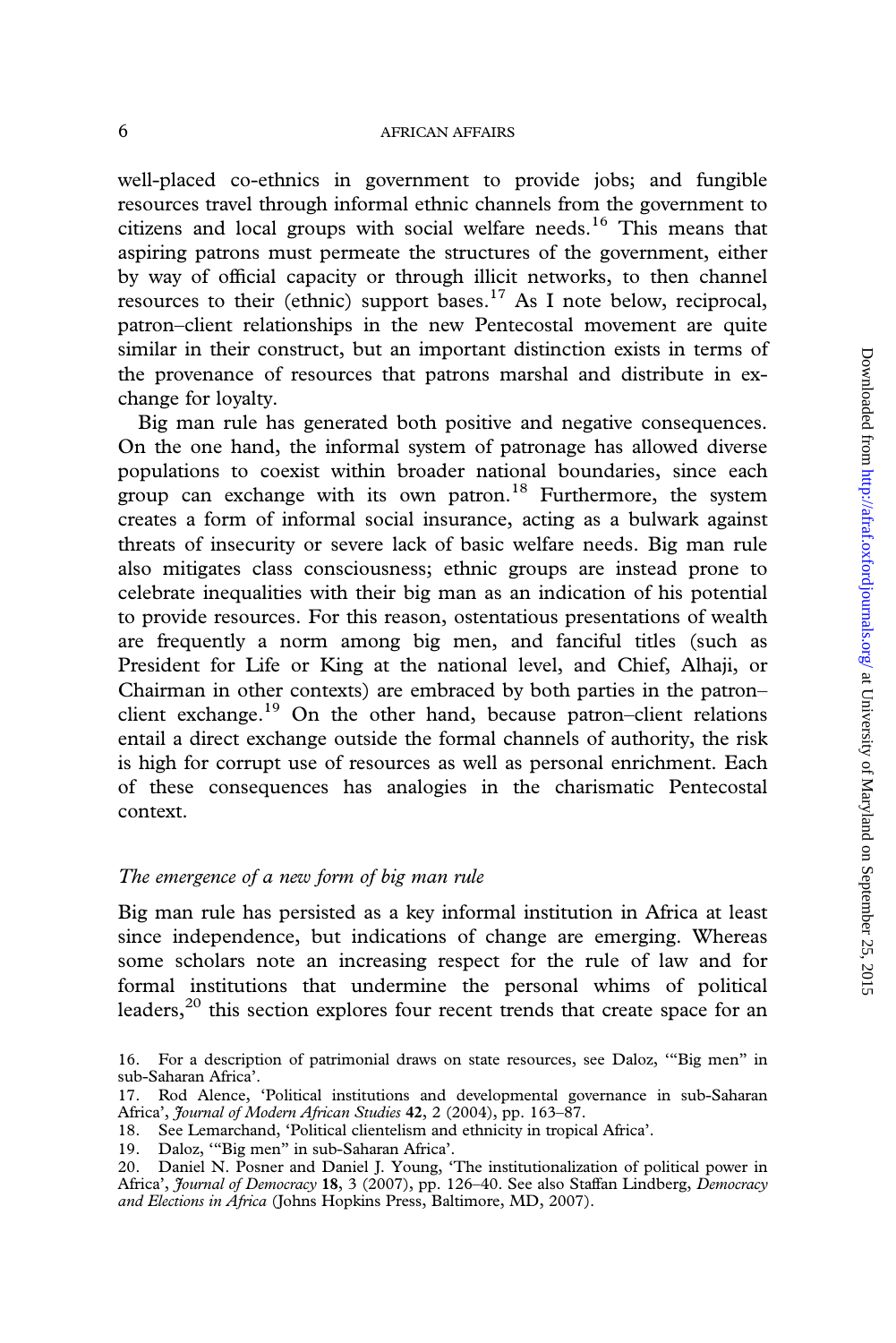evolution toward an alternative big man structure, rooted not in kinship ties but in the new Pentecostal movement.

First, informal institutions and social norms are subject to change when severe conditions lead to altered social values.<sup>21</sup> Social norms can be defined broadly as the unwritten rules that regulate social behaviour by prescribing or discouraging various interpersonal actions.<sup>22</sup> They emerge typically through learned behaviours in particular contexts, through traditional or religious storytelling and texts, and through the example of elders and leaders, thus generating variation across states and societies: respect for authority, for example, differs in Ghana and in Zimbabwe;<sup>23</sup> corrupt exchange is viewed differently in Botswana and in Somalia;<sup>24</sup> and matrilineality commonly defines ethnic membership among the Yao but not the Tumbuka in Malawi.<sup>25</sup> Importantly, although social norms tend to be fairly resilient to change, powerful events – such as protracted government failure or standstills, severe economic downturns, natural disasters and the responses to those disasters, and conflict – can generate reflection and a re-prioritization of values, typically favouring new religious movements.<sup>26</sup>

As Ruth Marshall notes, the West African economic crisis of the late 1970s had exactly this kind of effect.<sup>27</sup> In Ghana, for example, average income tumbled by 1980 to 20 percent below its 1950 level.<sup>28</sup> The economic recovery programme (ERP) of the early 1980s corrected macroeconomic imbalances, but the short-term consequences for individuals included declining returns on agricultural investment, higher prices for imported goods, and a reduction in civil service employment

<sup>21.</sup> Gretchen Helmke and Steven Levitsky, 'Informal institutions and comparative politics: a research agenda', Perspectives on Politics 2, 4 (2004), pp. 725–40.

<sup>22.</sup> This paragraph relies heavily on Helmke and Levitsky, 'Informal institutions and comparative politics' and Michael Hechter and Karl-Dieter Opp (eds), Social Norms (Russell Sage Press, New York, NY, 2001). These works are recommended for an in-depth understanding of informal institutions and social norms.

<sup>23.</sup> According to evidence from the Afrobarometer public opinion surveys, Round 4, Question 16. See <<http://www.afrobarometer.org/survey-and-methods/questionaires>> (21 June, 2012).

<sup>24.</sup> See Global Post, 'Africa news: Botswana is the least corrupt African country', 1 December, 2011. <[http://www.globalpost.com/dispatches/globalpost-blogs/africa-emerges/](http://www.globalpost.com/dispatches/globalpost-blogs/africa-emerges/africa-news-botswana-least-corrupt-african-country) [africa-news-botswana-least-corrupt-african-country>](http://www.globalpost.com/dispatches/globalpost-blogs/africa-emerges/africa-news-botswana-least-corrupt-african-country) (29 November 2012).

<sup>25.</sup> Mike Mtika and Henry Doctor, 'Matriliny, patriliny, and wealth flow variation in rural Malawi', African Sociological Review 6, 2 (2002), pp. 71–97.

<sup>26.</sup> The capacity of norms to change is explained by Helmke and Levitsky, 'Informational institutions and comparative politics'; on the tendency to turn toward religion, see Stephen Ellis and Gerrie ter Haar, 'Religion and politics in sub-Saharan Africa', *Journal of Modern* African Studies 36, 2 (1998), pp. 175–201.

<sup>27.</sup> Marshall, Political Spiritualities.

<sup>28.</sup> See, for a description of the economic crisis in Ghana, Robin Alpine and James Pickett, Agriculture, Liberalization, and Economic Growth in Ghana and Côte d'Ivoire, 1960– 1990 (OECD, Paris, 1993).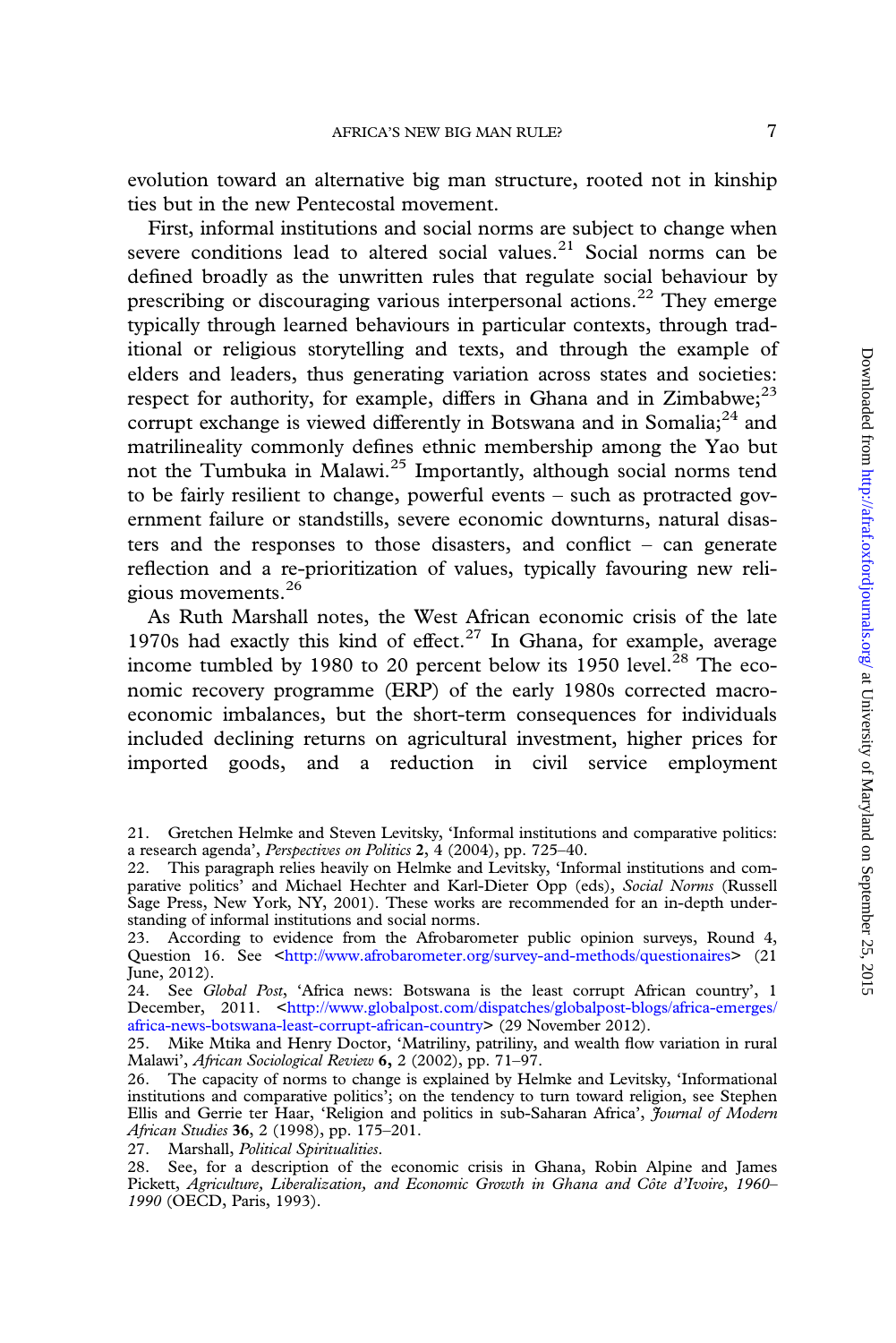#### 8 AFRICAN AFFAIRS

opportunities. These shocks to livelihood, coupled with disgust over rampant corruption, contributed to a revaluation of values and a religious awakening.<sup>29</sup> Some of the new religious energy focused on holiness teaching, but many new Pentecostals began to prioritize harmonious living as a response to crisis.<sup>30</sup> In this manner, new values and a new form of Christian worship emerged, which drew on its transnational ties to American evangelism but ultimately expressed an independent African desire for well-being and security.<sup>31</sup>

Second, customary norms of exchange face contemporary challenges from expanding state institutions. Principal among them is the evolution of land tenure policies. Traditionally viewed as the purview of local chiefs and land priests, land has constituted a critical resource in patron–client exchanges.<sup>32</sup> More recently, however, land control has become the subject of highly visible chieftaincy–state collaborations and formalization.<sup>33</sup> In the Ashanti region of Ghana, land tenure decisions that were once the jurisdiction of the Asantehene, or Ruler of the Ashanti people, now go through a process of bureaucratic formalization.<sup>34</sup> Ato Onoma notes, furthermore, that states exhibit increasing interest in controlling land tenure where lands provide direct economic value.<sup>35</sup> State regulations are also beginning to trump customary norms governing family and health matters, such as divorce, marriage, and circumcision.<sup>36</sup> The consequence is an undermining of the practical role that ethnic ties have served. Finally, party platforms are increasingly meaningful in African elections, particularly in Ghana, $37$  suggesting an attenuation of the need for patrons and clients to rely strictly on ethnic channels in the context of

<sup>29.</sup> Ellis and ter Haar, 'Religion and politics in sub-Saharan Africa'; Paul Gifford, 'Some recent developments in African Christianity', African Affairs 93, 373 (1994), pp. 513–34; Kate Meagher, 'Trading on faith: religious movements and informal economic governance in Nigeria<sup>Y</sup>, *Journal of Modern African Studies* 47, 3 (2009), pp. 397–423.<br>30. Marshall, *Political Spiritualities*.

<sup>30.</sup> Marshall, Political Spiritualities.<br>31. Kalu, African Pentecostalism.

Kalu, African Pentecostalism.

<sup>32.</sup> Robert H. Bates, 'Modernization, ethnic competition, and the rationality of politics in contemporary Africa' in D. Rothchild and V. Olorunsola (eds), State Versus Ethnic Claims: African policy dilemmas (Westview Press, Boulder, CO, 1983), pp. 152–71.

<sup>33.</sup> Catherine Boone, 'Property and constitutional order: land tenure reform and the future of the African state', African Affairs 106, 425 (2007), pp. 557-86; Paul Jackson, 'Reshuffling an old deck of cards? The politics of local government reform in Sierra Leone', African Affairs 106, 422 (2007), pp. 95–111; Lorenzo Cotula (ed.), Changes in 'Customary' Land Tenure Systems in Africa (International Institute for Environment and Development, Stevenage, 2007).

<sup>34.</sup> Janine M. Ubink, In the Land of the Chiefs: Customary law, land conflicts, and the role of the state in peri-urban Ghana (Leiden University Press, Leiden, 2008).

<sup>35.</sup> Ato Kwamena Onoma, The Politics of Property Rights Institutions in Africa (Cambridge University Press, Cambridge, 2009).

<sup>36.</sup> Jeanne M. Toungara, 'Inventing the African family: gender and family law reform in Côte d'Ivoire', Journal of Social History 28, 1 (1994), pp. 37–61.

<sup>37.</sup> Lindsay Whitfield, '"Change for a Better Ghana": party competition, institutionalization and alternation in Ghana's 2008 elections', African Affairs 108, 433 (2009), pp. 621-41.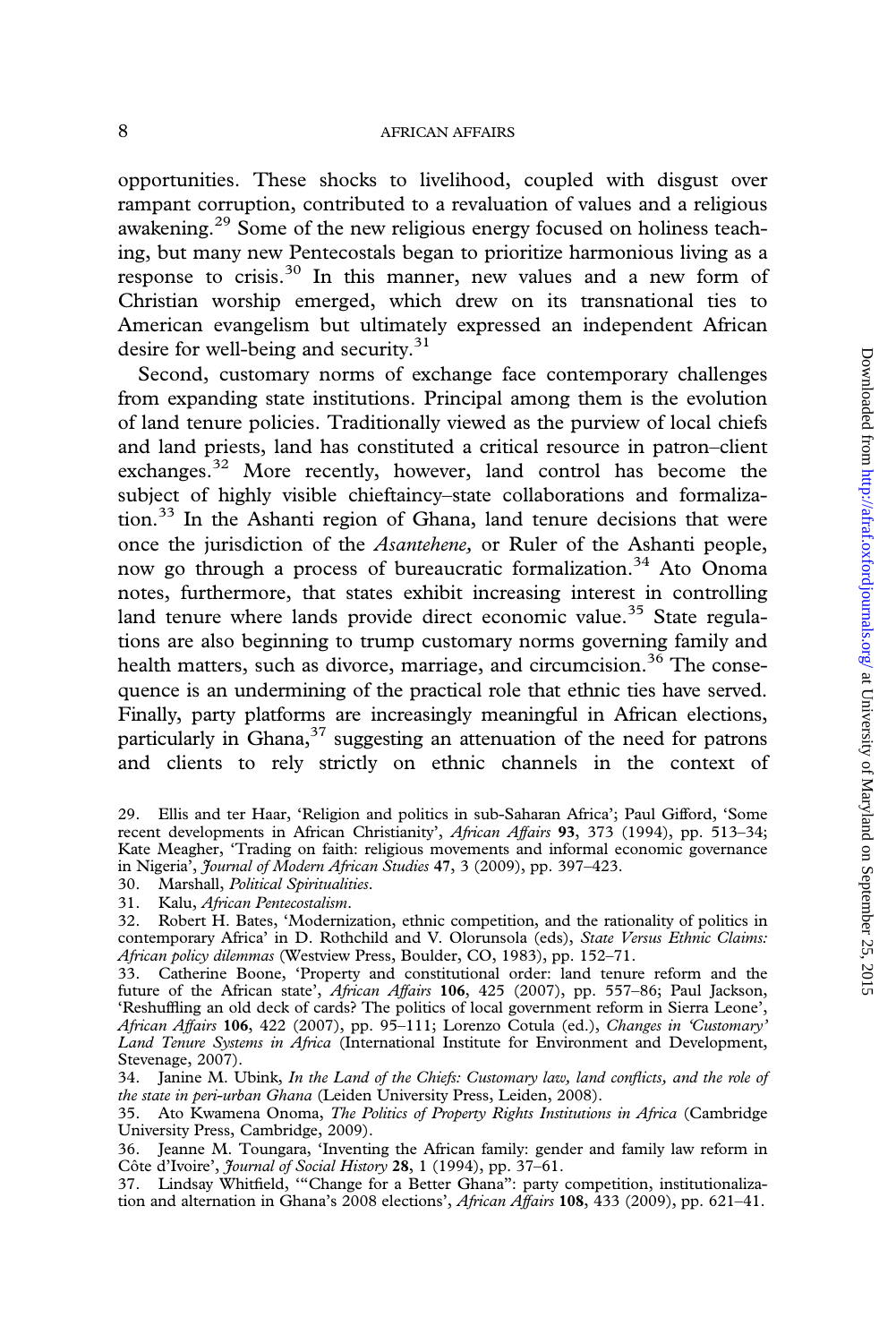political choice. As a result, though far from inconsequential, ethnicbased patronage may not complete the needs of many potential clients and may not provide access to sufficient resources for potential patrons.

Third, even as customary, ethnic-based norms have come under challenge from expanding state institutions, the state in Africa remains relatively weak with respect to its capacity to provide for the welfare needs of citizens. Aid dependence continues: even as one of Africa's most stable and economically successful states, Ghana's ratio of aid to gross national income surpassed 10 percent – the standard measure for aid dependence – during the 2000s. Other African states maintain even higher ratios.<sup>38</sup> Over 40 percent of Ghanaian residents lack access to electricity, and nearly one-fifth of children under five years old are malnourished. More generally, scholars note that structural challenges and international incentives undermine state capacity and leave citizens reliant on alternative means to meet basic needs, which can in turn undercut economic growth and prolong the negative consequences of weakness.<sup>39</sup> The inability of the state to meet the everyday needs of citizens suggests that, even as ethnic channels of patronage and support are challenged, the state itself is unable to fill the void adequately.

Fourth, increasing urbanization in African states has a direct effect on traditional big man rule. Presently, over a third of Africans are residents of urban areas, up from approximately 16 percent in 1960.<sup>40</sup> That trend is expected to continue, making urbanization rates likely to double between 2000 and 2030, driven primarily by growth in medium-sized cities and towns. To again cite the example of Ghana, urban residents recently surpassed 50 percent of the population, at an annual rate of change of 3.4 percent.<sup>41</sup> By 2025, both Lagos and Kinshasa will surpass  $15$ million inhabitants. The consequence of urbanization in Africa is that individuals are increasingly divorced from the informal networks of the village setting: while younger generations are drawn to urban areas for education and employment opportunities, they confront the fact that relatives are not available to care for their children, and that acquaintances have no social sanctioning power to act as guarantors for loans and reciprocal exchanges. Potential clients thus find themselves in cities with fewer

<sup>38.</sup> Data in this paragraph draw on the World Development Indicators, 'Data: Indicators' (World Bank, Washington, 2012).

<sup>39.</sup> Pierre Englebert, Africa: Unity, sovereignty, sorrow (Lynne Rienner, Boulder, CO, 2009); Jeffrey Herbst, States and Power in Africa (Princeton University Press, Princeton, NJ, 2000).

<sup>40.</sup> See Christine Kessides, 'The urban transition in sub-Saharan Africa: implications for economic growth and poverty reduction' (Working Paper No. 97, World Bank Transport and Urban Development Department, 2005).

<sup>41.</sup> CIA World Factbook, 'Africa: Ghana' (Central Intelligence Agency, Washington, 2012).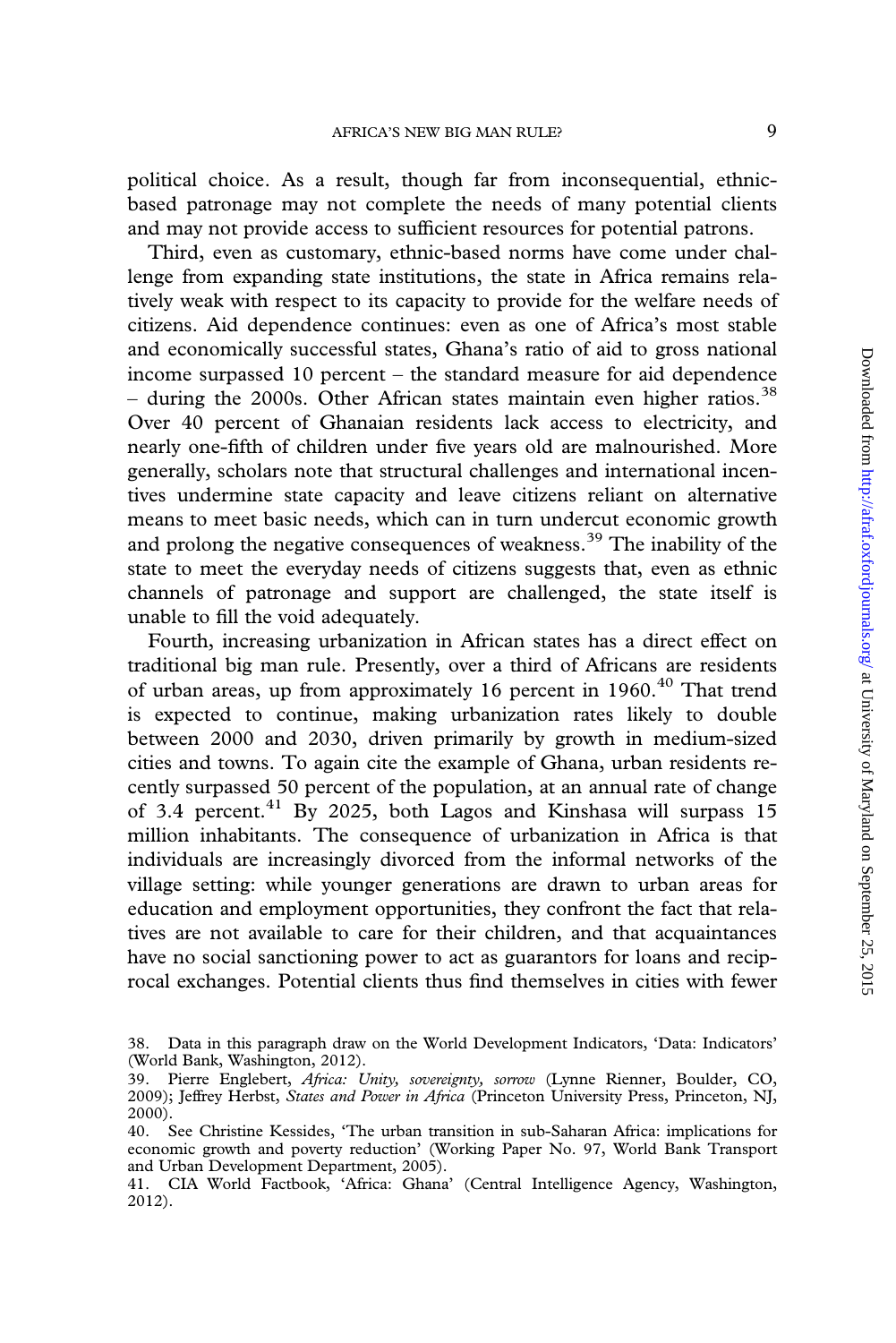opportunities to express loyalty to an ethnic patron, and potential kinshipbased patrons see their pool of local co-ethnics diluted by the pull of urban areas. Notwithstanding the circular and seasonal migration between rural and urban areas that is still a common feature of African states, $42$  urbanization undermines the traditional conception of big man rule and creates both the opportunity and the need for an alternative.

Data from interviewees in Ghana (described in greater detail below) are consistent with this argument: among urban residents of Kumasi, Ghana's second largest city, only 6 percent reported having appealed to a traditional (ethnic) leader for help in the past year, whereas 37 percent of respondents from surrounding rural villages had done so. This drop-off helps to explain the emergence of an alternative form of big man rule within charismatic Pentecostalism, not only as a label for superstar pastors, but as a mechanism for resource and loyalty distribution that mirrors – and perhaps now replaces for some Africans – the longstanding kinship-based network.

The trends of state expansion into traditional roles, persistent state weakness in social service provision, and urbanization are widespread in Africa, though sub-national variation suggests the need for some qualification. For example, African states typically do best in providing social services to urban residents who pose the greatest threat to power. $43$  Yet, because mobile residents divorced from their natal village networks are also the least likely of urban residents to organize collectively, urbanites who are not part of ethnic strongholds represent prototypical members of new informal exchange networks.

The first trend described above – shifting moral landscapes as a result of crises and shocks – depends to some degree on the (mis)fortune of states and on structural factors that govern those norms. Recent turmoil in Mali, for example, may well alter social values but is unlikely to foster much Pentecostal renewal among a population that is over 90 percent Muslim. The steep decline of the Zimbabwean economy over the past decade, conversely, represents a plausible source of religious awakening and the opportunity for an alternative form of big man rule linked to the charismatic Pentecostal movement there.<sup>44</sup>

42. Kessides, 'The urban transition in sub-Saharan Africa'.

43. Robert H. Bates, Markets and States in Tropical Africa: The political basis of agricultural policies (University of California Press, Berkeley, CA, 1981).

44. Marshall notes, for example, that revivalist forms of Islam are more likely to emerge in response to crisis in Muslim-dominated areas, but that new Pentecostalism spreads where Christianity has foundations. See Marshall, Political Spiritualities, p. 219.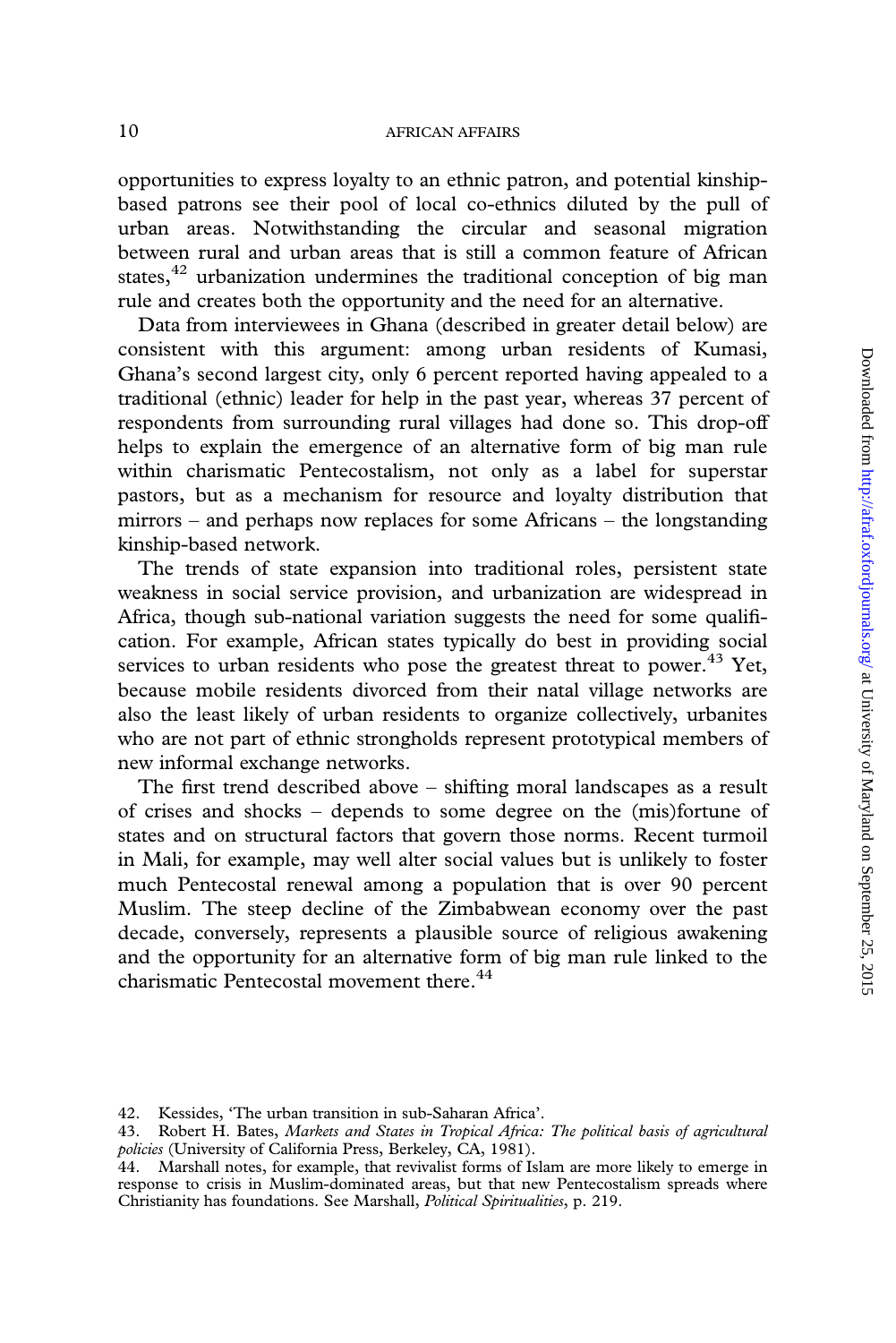#### Charismatic Pentecostalism as the alternative

Having provided a causal explanation for the emergence of a new form of big man rule, this section explores the analogy between Pentecostal patron–client relations and those of traditional ethnic-based patronage networks.

First, if the charismatic Pentecostal movement is to be viewed as an alternative form of big man rule, who exactly are the patrons, and who are the clients? Pastors are the most obvious patrons; all congregants and potential congregants constitute their clients, and even small-time preachers can function as big men. The tendency in descriptions of new Pentecostalism, in fact, is to distinguish units not by denomination or theological interpretation, but instead by the individual pastor or Pentecostal leader himself: Mensa Otabil, Nicholas Duncan-Williams, and Dag Heward-Mills are exemplars in Ghana; W. F. Kumuyi, David Oyedepo, and Enoch Adeboye draw excessive attention in Nigeria; Ezekiel Guti and George Chikowa represent the movement in Zimbabwe; and Mosa Sono and Kenneth Meshoe are associated with the revival in South Africa.<sup>45</sup> In addition, wealthy benefactors within the church can fulfil the role of big man, their clients being the poorer congregants of the church. Just as, in the traditional setting, chiefs as well as influential community members can gain access to resources and provide patronage, so too in the new Pentecostal movement can influential congregants engage in reciprocal relations that perpetuate the institution. In gender terms, the new Pentecostal movement is similarly male-dominated – keeping the otherwise outdated, gender-specific notion of big man in vogue – but, just as female chiefs govern in some traditional systems, so opportunities can emerge for female patrons within the Christian revivalist movement, especially in providing access to spiritual powers to the female contingent of congregants.<sup>46</sup>

It has been important to the development of a new form of patronage exchange that the charismatic Pentecostal movement encourages members to break completely with their pasts.<sup>47</sup> According to Kate

<sup>45.</sup> On Ghana, see Gifford, Ghana's New Christianity; on Nigeria, see Marshall, Political Spiritualities; on Zimbabwe, see Maxwell, 'Delivered from the spirit of poverty?'; and on South Africa, see Allan Anderson, 'New African initiated pentecostals and charismatics in South Africa', *Journal of Religion in Africa* 35 (2005), pp. 66-92.

<sup>46.</sup> See Jane E. Soothill, Gender, Social Change, and Spiritual Power: Charismatic Christianity in Ghana (Brill, Boston, 2007).

<sup>47.</sup> Ben Jones, 'Colonialism and civil war: religion and violence in East Africa' in A. R. Murphy (ed.), The Blackwell Companion to Religion and Violence (Blackwell, London, 2011); Kalu, African Pentecostalism; Ruth Marshall, 'Power in the name of Jesus', Review of African Political Economy 52 (1991), pp. 21–37; Birgit Meyer, 'The power of money: politics, occult forces, and pentecostalism in Ghana', African Studies Review 41, 3 (1998), pp. 15–37.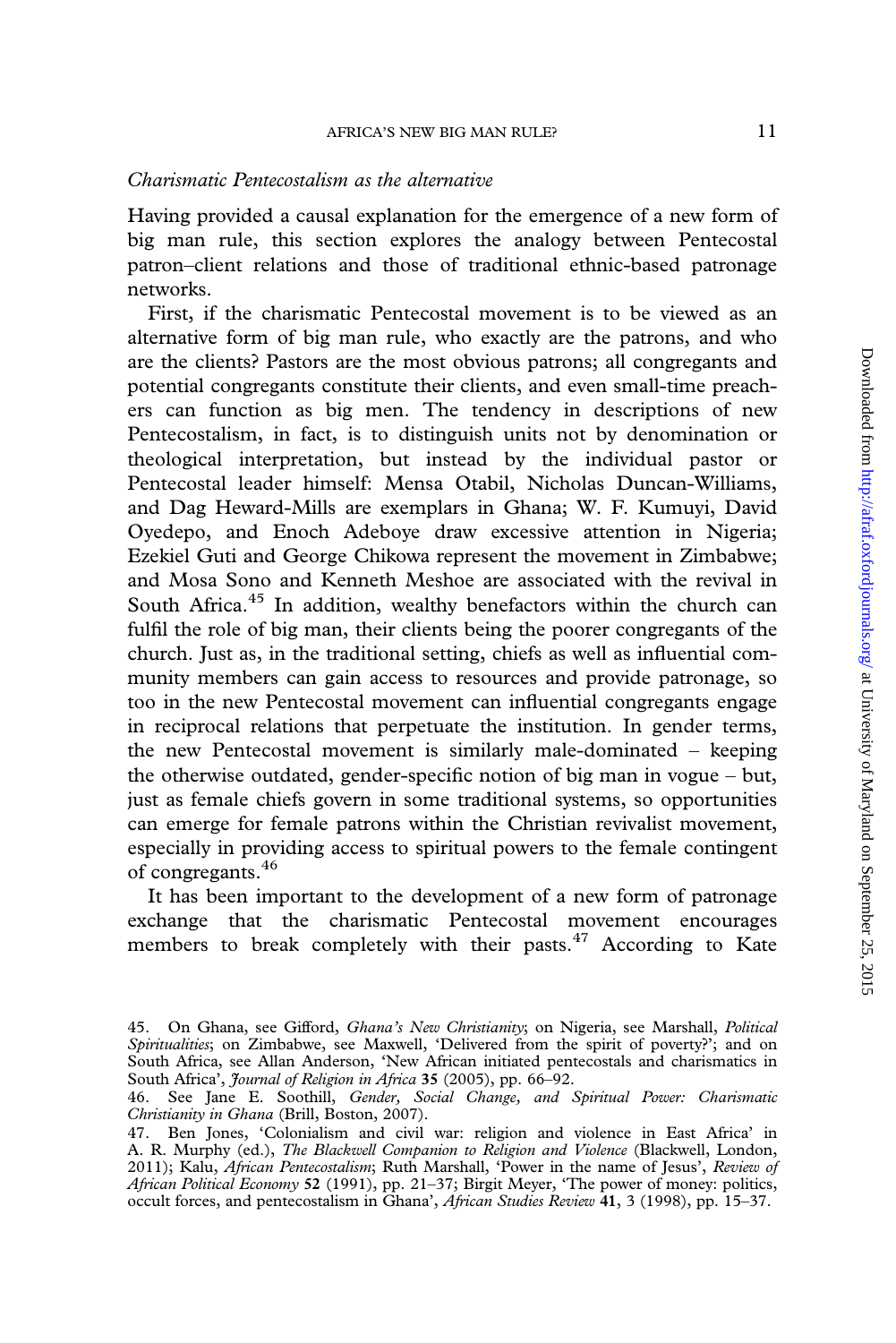# Meagher's description of born-again Pentecostals among the Igbo in Nigeria,

adherents were forbidden to participate in their hometown association, which is viewed as a cultural obligation among the Igbo. The objective was to disassociate themselves from 'sinners' who engaged in drinking and idol worship associated with hometown socializing and ceremonial practices … They also cut themselves off from the fallback of communal assistance.48

Congregants are thus encouraged to view past relationships as sin and to build new networks with fellow Pentecostal congregants, regardless of ethnic background. In fact, inter-ethnic relationships and marriage are encouraged.<sup>49</sup> The nuclear family is also given precedence over the extended family of kin in the new Pentecostal movement, further isolating members from their kinship-based exchange networks. In cutting themselves off from the past and engaging fully in the prayer and worship of the Holy Spirit, clients face an inevitable need for new reciprocal relationships and new systems of support. The church can then fulfil that role: wealthier members are encouraged to offer employment to fellow congregants; prayer groups double as financial advisers and child minders; and congregants perform regular house visits to fellow members in need.

In light of the role that urbanization has played in undermining traditional systems of big man rule, it is of little surprise that the charismatic Pentecostal movement is described primarily as an urban-rooted phenomenon: new urban dwellers, divorced from their lineage-based support networks, require new big men from whom they can secure necessities, support, and protection, and to whom they can assign their allegiance.<sup>50</sup> That role is neatly fulfilled by the Pentecostal pastor or wealthy congregant. By way of example, the ZAOGA organization in Zimbabwe, typical of many Pentecostal organizations, attracts largely a white-collar membership and then extends its base to the urban poor and to peasants in nearby towns, thus rounding out the patronage network.<sup>51</sup> Student involvement is also a centrepiece of the new Pentecostal movement: many churches began as student meeting groups, expanding to classrooms and building other facilities before establishing the church itself. Harvest Chapel International in Kumasi, Ghana offers a telling example, having begun as a social, prayer-based refuge for ethnically mixed Christian

<sup>48.</sup> Meagher, 'Trading on faith'.

<sup>49.</sup> Marshall, 'Power in the name of Jesus'.

<sup>50.</sup> On the genesis and perceptions of urban Pentecostalism, see Ben Jones, 'The church in the village, the village in the church: pentecostalism in Teso, Uganda', Cahiers d'etudes Africaines 178 (2005), pp. 497-517; and Kalu, African Pentecostalism, p. 101.

<sup>51.</sup> Maxwell, 'Delivered from the spirit of poverty?'.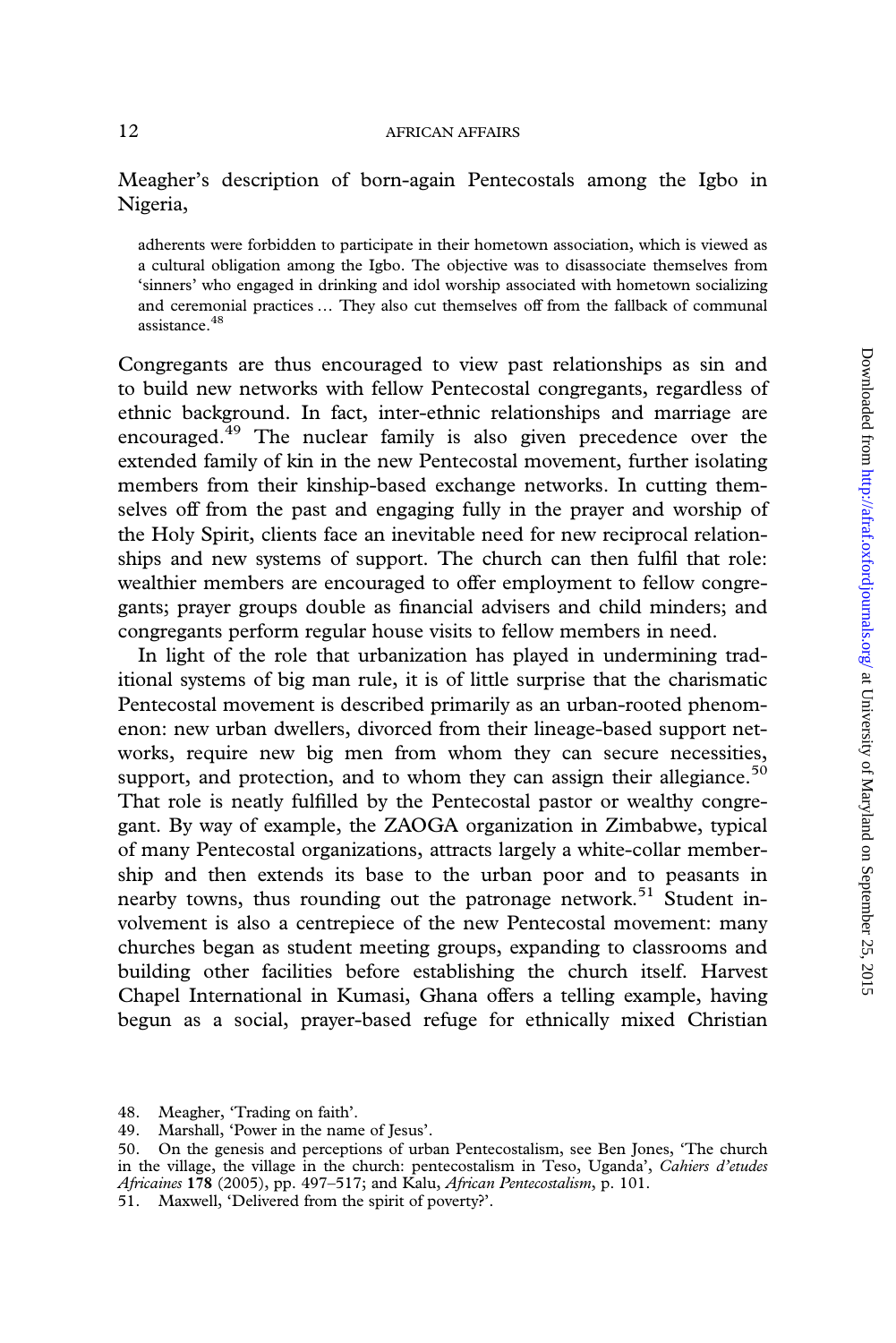students away from home.<sup>52</sup> In rural settings, the persistence of ethnicity as a heuristic cue mitigates the need for new networks of support, but the opportunity to alter patronage attachments nevertheless increases as new Pentecostal churches expand beyond towns and cities.

Internal competition among Pentecostal big men also replicates the horizontal competition evident in the conventional patronage context: patrons seek the biggest following possible to meet their clients' desire for a leader with external renown, leading to jockeying amongst Pentecostal pastors that mirrors the efforts of competing ethnic-based big men. As a result of internal competition, Pentecostal leaders face challenges from splinter churches and from emerging revivalists.<sup>53</sup> Kumasi's Harvest Chapel International, for instance, has split multiple times as new church leaders with somewhat distinct visions establish followings.<sup>54</sup> In the absence of a movement-wide hierarchy, and often with little apprenticeship expected of pastors,<sup>55</sup> aspiring preachers of this sort can compete for the loyalty and allegiance of clients even as the vertical distance within Pentecostal churches remains significant. In similar fashion to conventional big man rule, however, when the reign of a Pentecostal big man ends, the foundation of direct exchange between patron and client dissolves, contributing to the phenomenon of 'church hopping' within a context of otherwise committed patron–client relationships.<sup>56</sup>

Perhaps most critically, the charismatic Pentecostal movement offers a pay-off structure to patrons and clients perfectly suited to a post-crisis environment. In the context of conventional, ethnic-based big man rule, clients are paid in material resources, provided by the patron and drawn from the state. Patrons are rewarded, in exchange, with loyalty and allegiance that enables them to maintain authority. In the big man rule of charismatic Pentecostalism, however, payments may be immaterial or supernatural in nature.<sup>57</sup> Members are blessed in their giving, such that the acts of tithing or giving openly and spontaneously can be interpreted as a reward in itself. Thus, an equilibrium emerges: patrons – pastors in particular – draw resources from the community itself, from wealthy congregants, and from external Pentecostal ties. In addition, they hold the resource of miracles and of a union between the present and the Holy Spirit. All of these resources can be marshalled and distributed in exchange for loyalty. For their part, wealthy benefactors in charismatic

<sup>52.</sup> Interview, Rev. Roland Owusu-Ansah, Associate Pastor, Harvest Chapel International, Kumasi, 8 April 2011.

<sup>53.</sup> Kalu, African Pentecostalism, p. 5.

<sup>54.</sup> Interview, Rev. Roland Owusu-Ansah.

<sup>55.</sup> See Meyer, 'The power of money'.

<sup>56.</sup> For this insight, I am indebted to Dr Umar Danfulani of the University of Jos, Nigeria.

<sup>57.</sup> Marshall, Political Spiritualities, p. 105.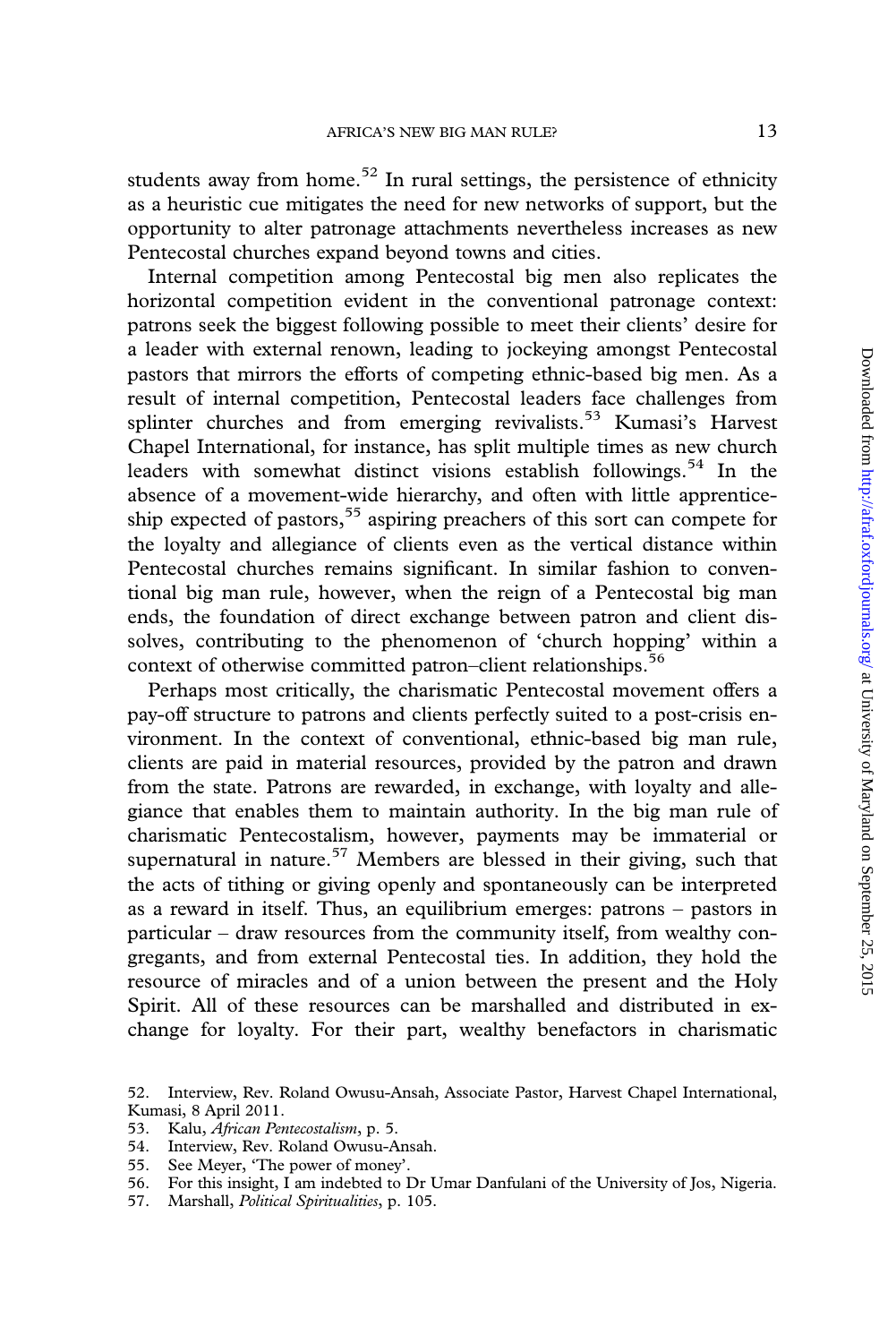Pentecostal congregations give more than they receive materially; they are repaid, however, not only in terms of loyalty from below but in the faith of miracles from above. Finally, poorer congregants complete the patronage network by giving what they can in material terms, by demonstrating loyalty to their Pentecostal patron, and by receiving informal welfare benefits, and the hope of miracles, in return.

This pay-off structure of Pentecostal patronage has fuelled the expansion of church-based social services as charismatic Pentecostal churches in Africa mature. New Pentecostal churches are establishing educational programmes for young members that match the widely recognized activities of mainline Christian denominations, for example.<sup>58</sup> In South Africa, Malawi, Uganda, and elsewhere, charismatic Pentecostals engage in outreach for victims of AIDS, and in Ethiopia, services for the very poor are a centrepiece of the Pentecostal agenda.<sup>59</sup> In Kenya, Pentecostals have long been engaged in providing social services for women and children.<sup>60</sup>

At the same time, the pay-off structure supports the possibility of exploitative relationships between Pentecostal patrons and their clients. Since pastors receive resources from congregants themselves and then repay those clients with a combination of (fewer) resources and some spiritual rewards, a Pentecostal form of big man rule can exacerbate the exploitation of common citizens in patron–client relationships, at least in financial terms. Instances of 'false prophets' motivated by personal enrichment thus pose a strong counterpoint to the advances in social service provision.<sup>61</sup> An equilibrium of exchange emerges, but material pay-offs still favour patrons over clients.

These features together help to explain why the new Pentecostal movement – and not the mainline Christian denominations, Islam, or other traditions – has emerged as the principal alternative to traditional, ethnicbased big man rule. From an organizational standpoint, the absence of a supra-hierarchy in the new Pentecostal movement, and the internal competition among potential patrons that that structure encourages, allows Pentecostal big men to tailor their messages to clients' needs and to challenge established patrons in ways that mainline Christian and Muslim leaders cannot. Mission churches and Muslim organizations have also long served as alternatives to the African state in service provision, but

<sup>58.</sup> See Matthews Ojo, 'Nigerian Pentecostalism and transnational religious networks in West African coastal regions', in Laurent Fouchard, André Mary and René Otayek (eds), Enterprises religieuses transnationales en Afrique de l'Ouest (Karthala, Paris, 2005), pp. 395–415.

<sup>59.</sup> See Donald E. Miller and Tetsunao Yamamori, Global Pentecostalism: The new face of Christian social engagement (University of California Press, Berkeley, CA, 2007).

<sup>60.</sup> Janet Seeley, 'Social welfare in a Kenyan town: policy and practice, 1902–1985', African Affairs 86, 345 (1987), pp. 541-66.

<sup>61.</sup> See the explanation in Gifford, Ghana's New Christianity, pp. 192–3.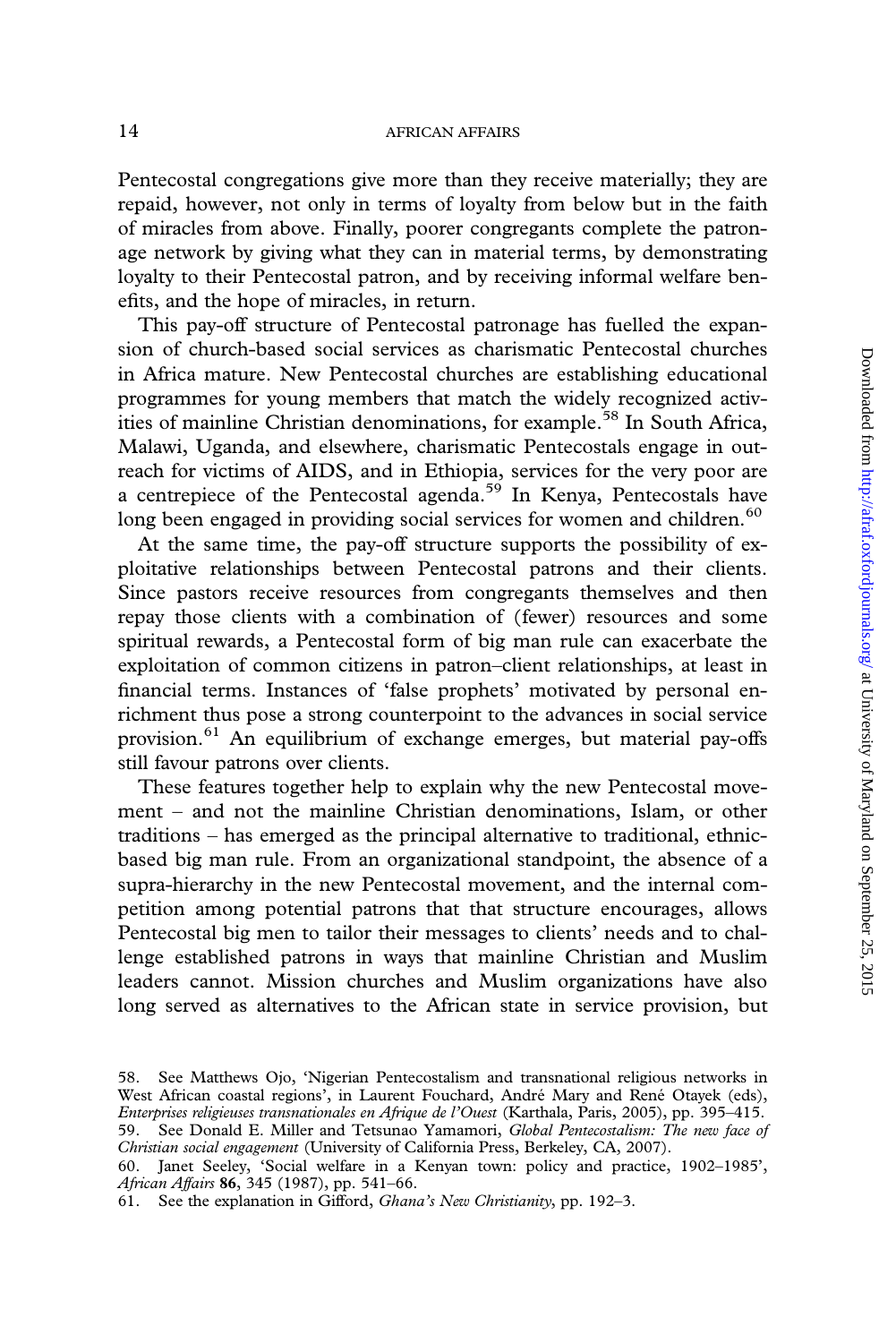those relationships have been more akin to social contracts than patron– client ones. In charismatic Pentecostal churches, decentralized and personalized exchange without hierarchy allows big man rule to flourish. From a psychological perspective, the emphasis on prosperity, and what Marshall refers to as Pentecostalism's 'morally controlled materialism', 62 creates a resource-based foundation for the relationship between Pentecostal big men and their congregant clients that differs in degree if not in kind from mainline Christian and Muslim exchange networks. Furthermore, in a pay-off structure that makes giving a reward and incorporates miracles into the exchange, Pentecostal big men compensate loyalty not only with tangible resources, but also with the psychological benefits of promised blessings. These expanded resources facilitate the patron–client relationship in ways that further distinguish Pentecostal big man rule from the informal modes of exchange in mainline Christian or Muslim networks.

#### Ghana: a case of Pentecostal big man rule

The case of Ghana offers important insight into the status of new Pentecostals as patrons and clients in a system of big man rule. As Allan Anderson notes, Ghana has emerged, along with Nigeria, as one of the centres of new Pentecostalism on the continent: over a quarter of all Ghanaians now self-identify with charismatic and Pentecostal churches, <sup>63</sup> and recently deceased President John Atta Mills, himself a charismatic Pentecostal, was outspoken in his desire to see the prominence of the movement spread still further.<sup>64</sup> Furthermore, despite Ghana's current status as one of the most stable and prosperous states in Africa, informal institutions continue to have a central role in the everyday lives of most Ghanaians.<sup>65</sup> Churches and religious groups thus fulfil a variety of duties beyond worship and liturgy, and while the socio-political influence of new Pentecostalism remains informal, the movement's big men enjoy profound esteem and influence at local levels.

Research for this study was conducted primarily in Kumasi and its surrounding satellite villages.<sup>66</sup> Studies of megachurches and superstar

<sup>62.</sup> Ruth Marshall, 'Mediating the global and local in Nigerian Pentecostalism', Journal of Religion in Africa 28, 3 (1998), p. 282.

<sup>63.</sup> Anderson, An Introduction to Pentecostalism; Pew (Cambridge University Press, Cambridge, 2004), 'Moved by the spirit'.

<sup>64. &#</sup>x27;I wish Ghana were a prayer camp, Mills',  $Mv\gamma\gamma\omega$ Online [Ghana], 14 September 2011. [<http://edition.myjoyonline.com/pages/news/200903/27464.php](http://edition.myjoyonline.com/pages/news/200903/27464.php)> (13 September 2012).

<sup>65.</sup> Lauren M. MacLean, Informal Institutions and Citizenship in Rural Africa: Risk and reciprocity in Ghana and Côte d'Ivoire (Cambridge University Press, Cambridge, 2010).

<sup>66.</sup> Kumasi, the geographic centre of the Ashanti kingdom, is religiously and ethnically mixed, though Christians and Ashanti predominate.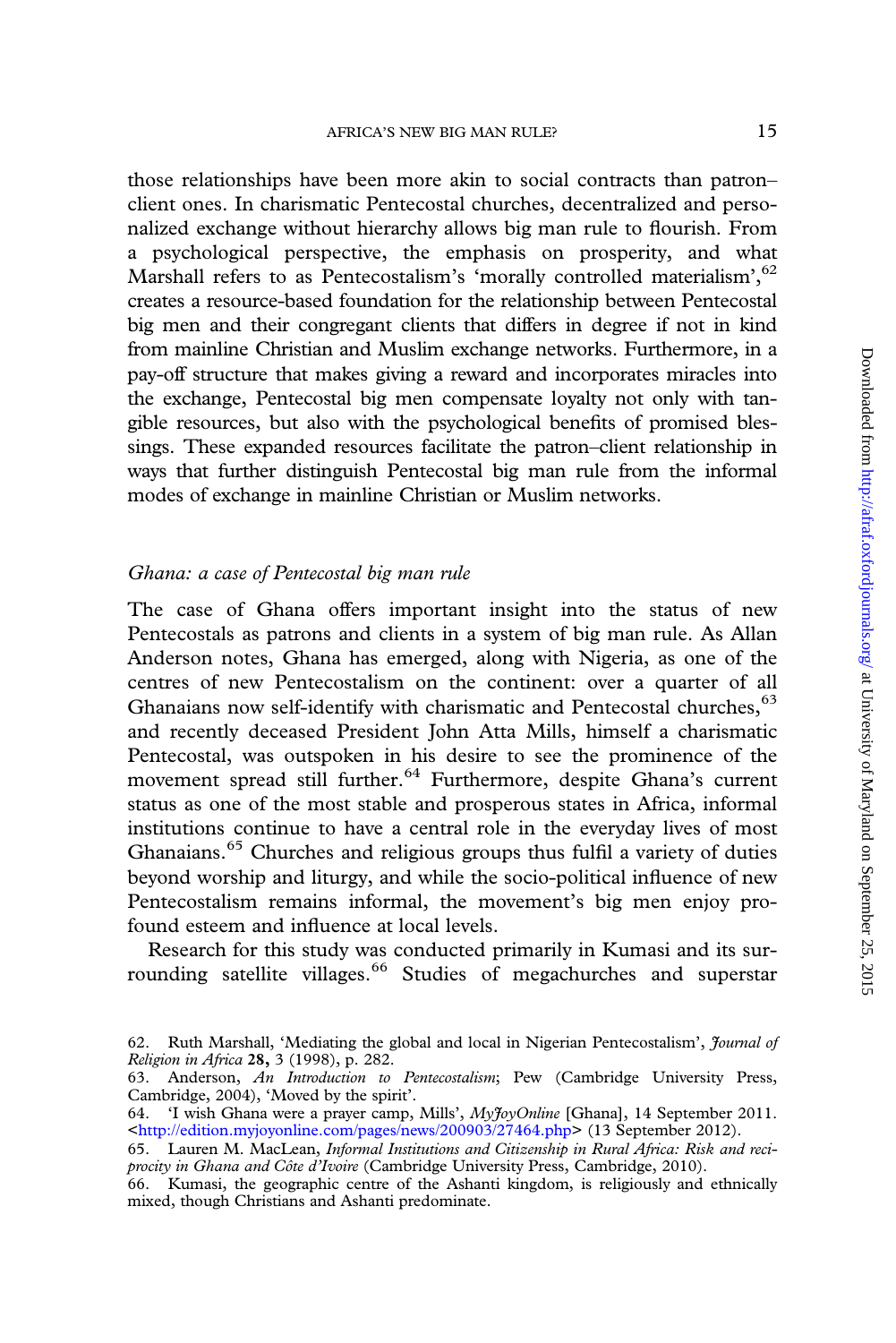#### 16 **AFRICAN AFFAIRS**

pastors located in Ghana's capital Accra abound,  $67$  yet the broadest impact of new Pentecostalism still occurs in town settings, among the upwardly mobile and those seeking answers to quotidian needs, and at the juncture of rural–urban migration. I thus sought to locate the empirical research in an urban setting with the feel of a town rather than an expansive, modern city, and in a place that would provide easy access to surrounding rural communities and university students. In Kumasi, congregants also have ample choice between small, neighbourhood churches and large churches with prominent leaders, yet the opportunity for direct relationships between potential patrons and clients is in almost all cases available. The empirical data include interviews with over three dozen Pentecostal leaders and prominent church members, meetings with local political figures and leaders of mainline Protestant, Catholic, and Muslim groups, attendance at Pentecostal services, and survey data (summarized below).

Spirit-based and classical Pentecostal churches appeared in Ghana in the early part of the twentieth century.<sup>68</sup> New Pentecostalism as a movement, by contrast, began with Nicholas Duncan-Williams's Action Faith Chapel in 1979. Aimed primarily at university students and upwardly mobile youth, Duncan-Williams described his church in terms neatly in accordance with the concept of big man rule: it was, he stated, a place for people who had 'nowhere else to go'.<sup>69</sup> With tacit support from President John Jerry Rawlings, who endured pressure from the mainline and Catholic churches over human rights abuses, new charismatic Pentecostal churches expanded rapidly after the late  $1970s$ .<sup>70</sup> Student groups continue to constitute a key network through which new Pentecostal churches emerge and grow in Ghana, and the migratory link between urban-oriented youth and their natal villages has driven the movement beyond cities.<sup>71</sup> As for the potential big men in these burgeoning patron–client relationships, pastors in Ghana's new Pentecostal movement typically express their status in terms of possessing one or more of the spiritual 'gifts': healing, prophecy, or deliverance. Prosperity and material well-being remain a central concern for both preachers and their congregants in Ghana.

Above, I noted that the conditions creating space for a new form of big man rule in Africa persist in Ghana: a financial crisis evoked a desire for

<sup>67.</sup> S. K. Bonsu and R. W. Belk, 'Marketing a new African God: Pentecostalism and material salvation in Ghana', International Journal of Nonprofit and Voluntary Sector Marketing 15, 4 (2010), pp. 305–23; Gifford, Ghana's New Christianity; Rosalind Hackett, 'Charismatic/Pentecostal appropriation of media technologies in Nigeria and Ghana', Journal of Religion in Africa 28, 3 (1998), pp. 258–77.

<sup>68.</sup> See Anderson, An Introduction to Pentecostalism, Chapter 6, for a summary.

<sup>69.</sup> J. K. Asamoah-Gyadu, African Charismatics: Current developments within independent indigenous Pentecostalism in Ghana (Brill, Leiden, 2004), p. 113.

<sup>70.</sup> Gifford, Ghana's New Christianity, p. 34.

<sup>71.</sup> Asamoah-Gyadu, African Charismatics.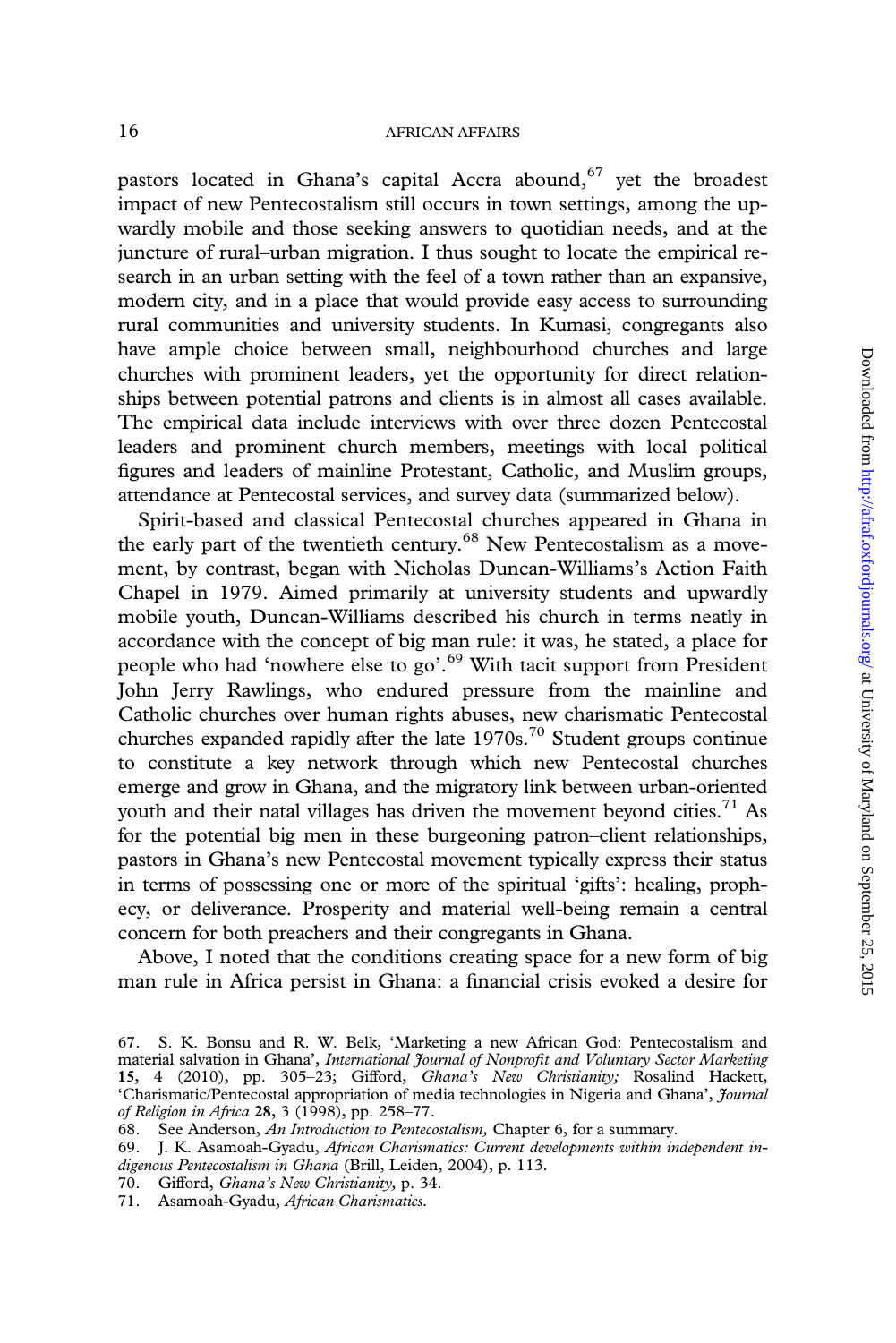new social values; the state expanded its domain over once customary norms yet remained weak in its provision of social services; and urbanization has separated young, upwardly mobile Ghanaians from their traditional networks of support. The story of Bishop F. K. Akwaboah and the Christian Faith Ministries highlights how a potential big man can exploit that space in ways beneficial both to his ministry and his clients. Bishop Akwaboah established his first church in the northern section of Kumasi on land long neglected by the state, as well as developers and other churches, because it was perceived as a hotbed of witchcraft.<sup>72</sup> Blessed with the self-proclaimed gift of deliverance, Bishop Akwaboah attracted a mixed clientele of worshippers with acute, short-term problems; those with mental illnesses, often brought to the church by their families; and the poor and upwardly mobile looking for freedom from their lot in life. His early services in the 1980s took place in an open field, with evening meetings illuminated by the headlights of his old Toyota.<sup>73</sup> Currently, Christian Faith Ministries is completing construction of a 5,000-seat, open-air auditorium, and several branches have opened overseas, including in Germany and the United States.

In keeping with the reinvention of big man rule, Bishop Akwaboah and his congregation have implicitly cooperated in constructing complex but obvious patron–client ties. First, members are convinced to break from their pasts and to commit to the church: the 'treatment' process in preparation for deliverance serves to undermine kinship ties, and some congregants are even given the opportunity to stay in lodgings on the church compound. Furthermore, Bishop Akwaboah had to overcome competition from other Christian and Pentecostal leaders in his locality, which he did by exploiting the undesirable land. In terms of the patron–client exchange, Christian Faith Ministries provides congregants with several livelihood benefits: the promise of healing through the week-long deliverance process, the opportunity to give and be blessed in multiple rounds of monetary collections and tithing, and practical social welfare programmes like HIV/AIDS outreach, cocoa farming on the church compound, and education for children. In exchange, Bishop Akwaboah enjoys immense popularity and allegiance that has allowed him to continue expanding his ministry, despite the modest means of the average client.

Evidence from interviews with other church leaders in Kumasi supports the description of Pentecostal leaders as informal socio-political big men. The big man, it should be recalled, enjoys particularly high status and often engages in ostentatious displays of wealth; doing so perpetuates the

73. Ibid.

<sup>72.</sup> Interview, Bishop Dr F. K. Akwaboah, Christian Faith Ministries, Kumasi, 13 April 2011.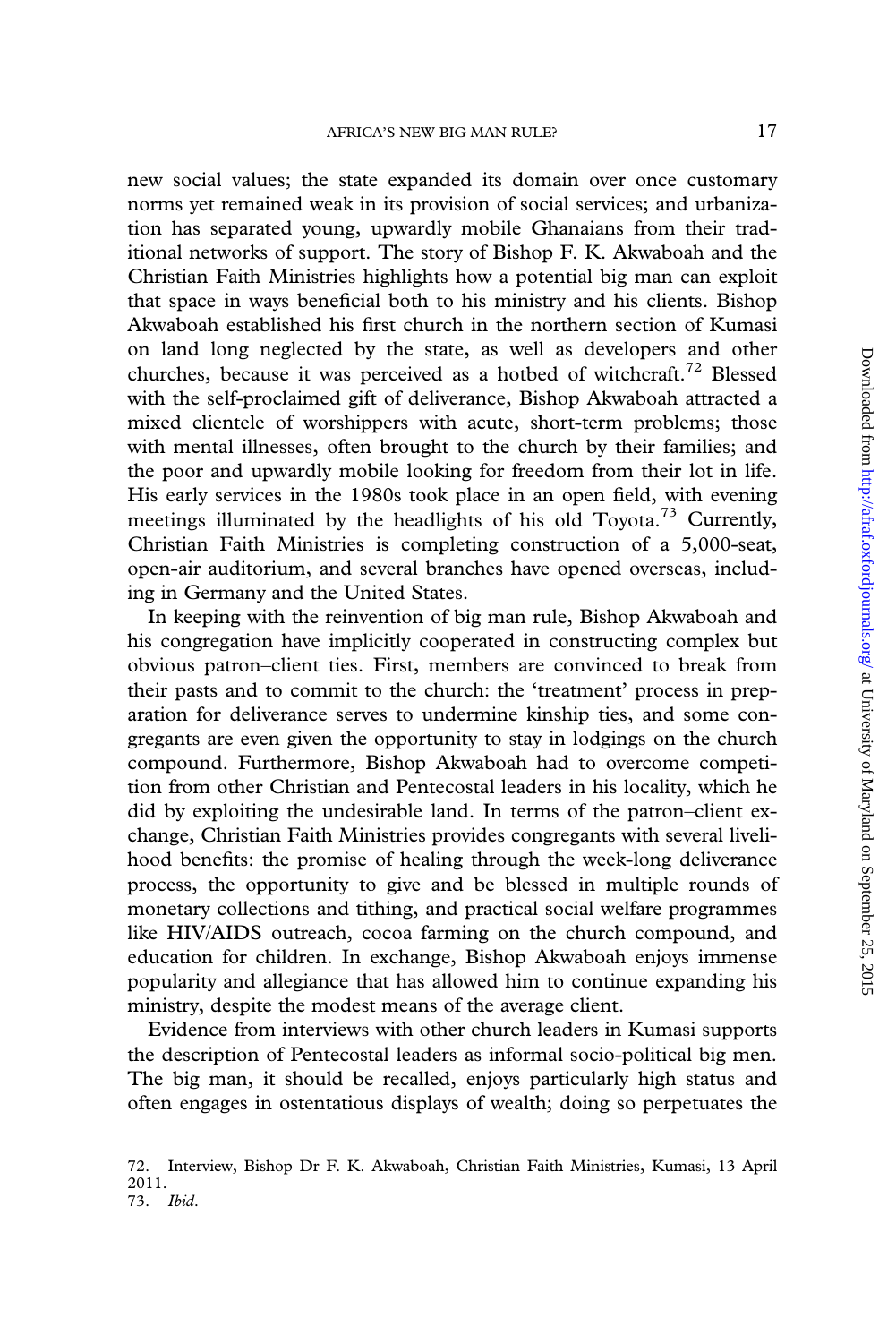patron–client relationship by encouraging in followers a perception of his limitless access to resources. As the pastor of one charismatic Pentecostal church in Kumasi asked rhetorically, 'How can I be taken seriously if it is not obvious that I myself have been blessed?'<sup>74</sup> Furthermore, in keeping with the challenge of competition that big men routinely face, the lead pastor in one of Kumasi's largest churches stated: 'The church is nothing without strong membership ... a shepherd must keep his flock to succeed.<sup>75</sup> Finally, the matter of succession is critical to Pentecostal churches, just as it is to traditional patron–client networks, since the direct exchange between patrons and clients is threatened. Rev. Emmanuel Ansah, past General Secretary of the National Association of Christian and Charismatic Churches in Ghana, argues that 'in order for charismatic Pentecostal churches to survive beyond the lifetimes of their founders, the very difficult task of legitimizing successors must be undertaken'. <sup>76</sup> The same could be said for conventional big man rule in African politics.

For a client perspective of the Pentecostal form of big man rule, I turn to results from a survey conducted in Kumasi in the spring of 2011. Respondents were recruited via a clustered, multi-stage, randomized sampling procedure with stratification by age and gender. Clusters included neighbourhoods in Kumasi and five surrounding satellite villages. The sample includes a total of 576 participants, 212 of whom self-identify as adherents of charismatic Pentecostalism. According to the logic of patron–client relations, clients should demonstrate greater trust in the leader, *vis-à-vis* individuals not engaged in big man rule.<sup>77</sup> They should also show evidence of breaking from their past and engaging exclusively with the network. Finally, clients in a big man relationship should express greater commitment to that particular social network, in order to demonstrate loyalty and allegiance to the patron.

For comparison, I distinguish between the attitudes and behaviours of charismatic Pentecostals and those of mainline Christian and Muslim faiths; as Table [1](#page-18-0) indicates, charismatic Pentecostal respondents differ notably across all three dimensions. In terms of trust in leadership, respondents were asked how likely it is (on a 5-point Likert scale) that their religious leader would intervene personally to help them with a problem.<sup>78</sup> Of charismatic respondents,  $\overline{83}$  percent – compared to just 46

<sup>74.</sup> Interview, associate Pentecostal pastor, Kumasi, 5 May 2011.

<sup>75.</sup> Interview, head Pentecostal pastor, Kumasi, 17 May 2011.

<sup>76.</sup> Interview, Rev. Emmanuel Ansah, Associate Pastor, Covenant Family Community Church, Accra, 22 April 2011.

<sup>77.</sup> This is a central tenet of the argument made by Michael Bratton, 'Formal versus informal institutions in Africa', *Journal of Democracy* 18, 3 (2007), pp. 96-110.

<sup>78.</sup> Response options were:  $1 = Not$  at all likely, nearly unheard of;  $2 = Unlikely$ ;  $3 =$  Possible, but it depends;  $4 =$  Fairly likely, a good chance;  $5 =$  Extremely likely, nearly a certainty.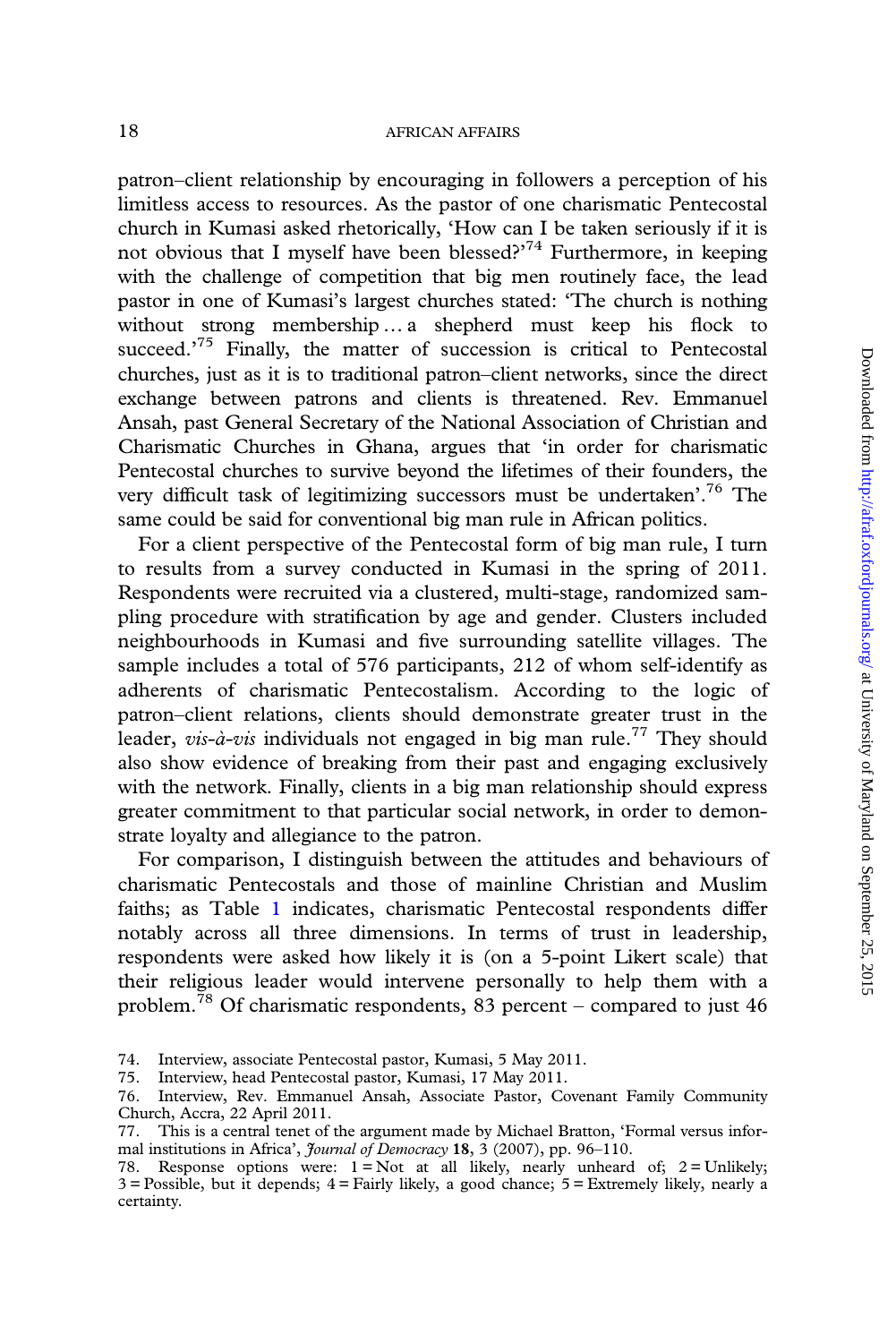|                                                                        | Charismatic<br>Pentecostals | Mainline<br>Christians | Muslims |
|------------------------------------------------------------------------|-----------------------------|------------------------|---------|
| Percent who believe church leader<br>will personally help with problem | 83                          | 46                     | 67      |
| Percent listing more than half of<br>friends from same church group    | 77                          | 51                     | 71      |
| Percent listing religious identity as<br>'most important'              | 51                          | 29                     | 38      |
| Percent who attend religious<br>services more than once per week       | 49                          | 25                     | 21      |
| Percent claiming to give more than<br>5 cedis per week to Church       | 70                          | 58                     | 47      |
| $N$ (Number of observations)                                           | 212                         | 245                    | 119     |

<span id="page-18-0"></span>Table 1. Comparison of attitudes and behaviours among Kumasi residents

Notes: The charismatic Pentecostal categorical variable is statistically significant at the 95-percent confidence level in OLS analyses for all five measures, against an omitted category of pooled non-Pentecostals. Control variables included age, gender, education, ethnic identity, birthplace, and sector of employment (subsistence, informal, student, formal). Regression results available upon request. The mainline Christian category includes Protestants such as Methodists and Presbyterians, classical Pentecostals, and Catholics. Sample excludes 32 respondents who listed religious identity as Other or None.

percent of other Christians and 67 percent of Muslims – stated that their religious leader is somewhat or very likely to do so. To capture the break from the past that is critical for new patron–client relationships, respondents were asked what proportion of their friends are members of their own religious community. Higher proportions would indicate exclusivity in social attachments and a severing of ties to other social identity groups, and again, charismatic Pentecostals outstrip their counterparts in this regard: 77 percent of charismatic Pentecostals note that over one-half of their friends are of their own religious group, significantly more than mainline Christians (51 percent) and slightly more than Muslims (71 percent). Finally, three questions address commitment to the (religious) social network: (1) which personal identity – ethnicity, religion, nationality, occupation, gender, or other – is most important to the respondent;  $(2)$  how often the respondent attends religious services; and (3) whether or not the respondent contributes more than five Ghana cedis (approximately  $E2.25$  or US\$2.75) weekly to their religious institution. As rows 3–5 indicate, new Pentecostals express greater commitment to their religious network, by all three measures, than others in the sample. If these survey measures of trust in leadership, exclusivity, and commitment can be taken as evidence of a patron–client foundation, the findings suggest that charismatic Pentecostalism replicates the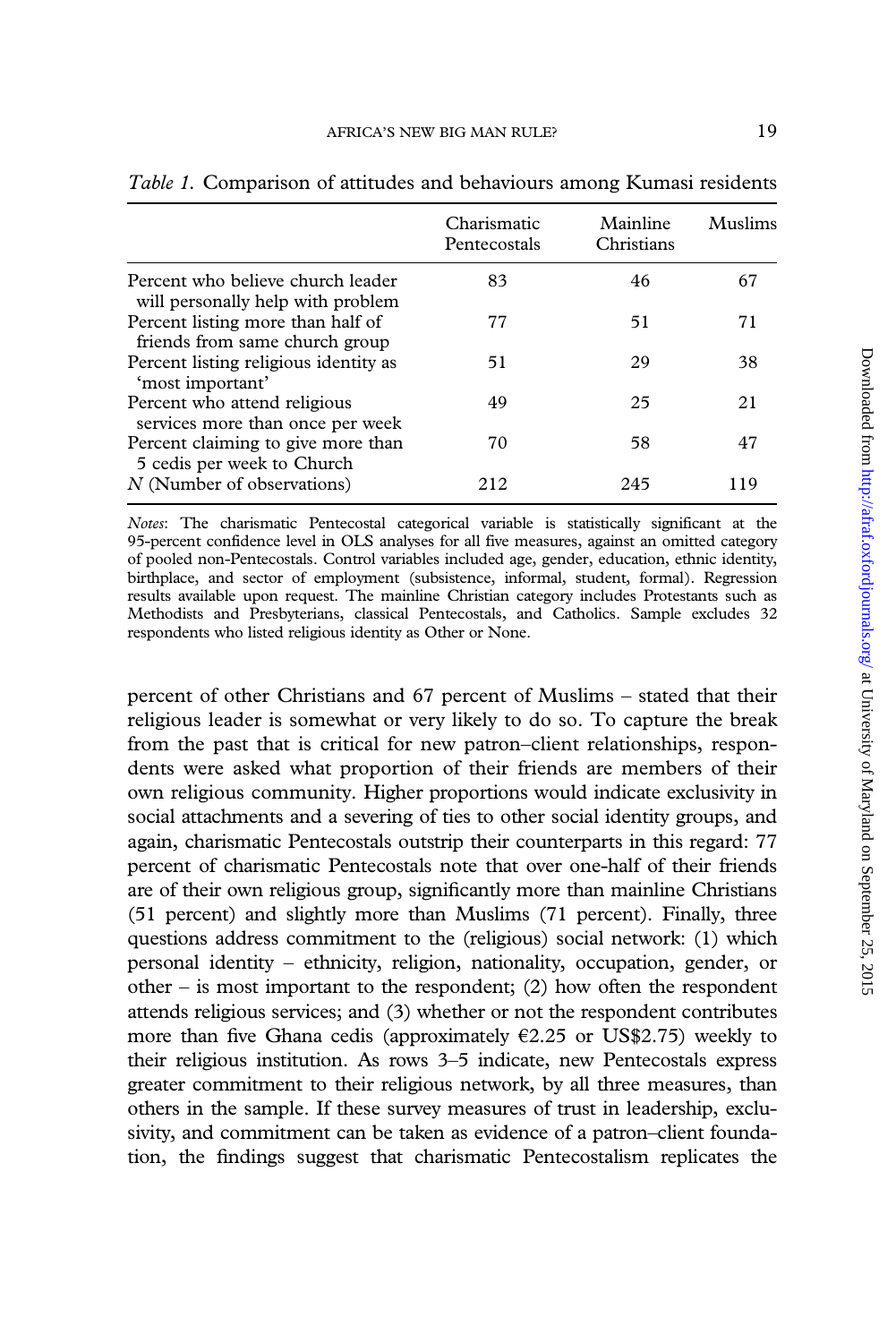informal norms of big man rule, both in absolute terms and relative to its mainline Christian and Muslim counterparts.79

# Conclusion: the new big men in Africa?

I have argued that, in a context of shifting social values in African states, the combination of formal challenges to ethnic salience, continued weaknesses in state institutions, and urbanization has created both the need and the space for a new kind of big man rule. Charismatic Pentecostalism fills the void with a pay-off structure uniquely suited to the post-economic crisis needs of both patrons and clients. Thus, Ghanaian and other Pentecostal Africans continue to rely on the informal institution of patron–client relationships to fulfil their expectations of direct material resources and personal allegiance. In place of traditional, kinship ties that bind patrons to clients, however, that bond is increasingly established through belief in the power of the Holy Spirit. For both organizational and psychological reasons, I have argued that the new Pentecostal movement serves as a better alternative to traditional big man rule than do the more established religious traditions in Africa.

The implications of this research are both theoretical and practical. From a theoretical perspective, the argument differs from literature suggesting a Weberian, Protestant work ethic as the explanation for charismatic Pentecostalism's success in Africa,<sup>80</sup> though the proposed alternative is not simply one of occult economies of ritual sacrifice and messianic spirituality.<sup>81</sup> Instead, resources and loyalty are exchanged with mutually beneficial intentions that allow both patrons and clients to delve into the spiritual while preserving the practical. Weberian, as well as occult, descriptions certainly are relevant in some networks within the wide variety of charismatic Pentecostal churches in Africa, yet the trends suggest a closer link to the informal institution of big man rule than has been acknowledged previously. From a broader, practical perspective, the study highlights an ongoing shift away from the power of traditional leaders in Africa, and it introduces a new kind of informal political player – Pentecostal patrons – that may reshape the manner in which African politics is both studied and conducted. It also helps to explain why the

<sup>79.</sup> Respondents may have wished to be perceived in a positive light (despite confidentiality). There is no strong reason to suspect, however, that socially desirable responses are a problem only among charismatic Pentecostals, and even if they are, that may reveal important information about the expectations to which charismatic Pentecostals are held.

<sup>80.</sup> See Meagher, 'Trading on faith'.

<sup>81.</sup> See, for example, Jean Comaroff and John L. Comaroff, 'Occult economies and the violence of abstraction: notes from the South African postcolony', American Ethnologist 26, 2 (1999), pp. 279–303.